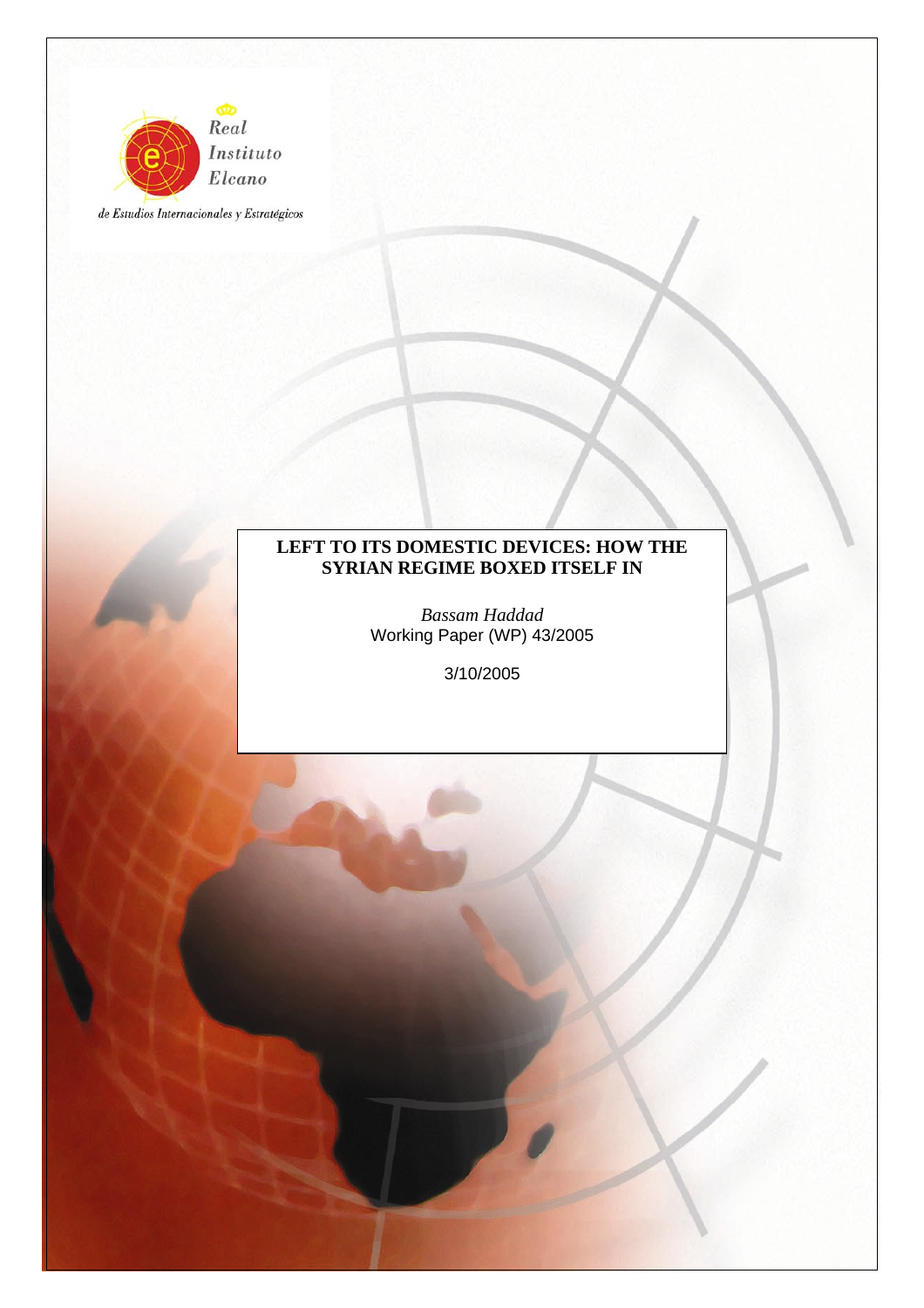

**Left to its Domestic Devices: How the Syrian Regime Boxed Itself In** 

de Estudios Internacionales y Estratégicos

*Bassam Haddad<sup>1</sup>*<sup>∗</sup>

**Summary**: Seasoned observers of Syria's political economy have learned not to make much of apparent political changes there. This lesson holds today, but with a twist. Five years after the death of al-Asad senior, hopes, proclamations, and a series of promised 'springs' have gone unrealised. Economically, Syria's growth has been lagging, with an increasingly narrowing window of opportunity in terms of its dwindling (known) oil reserves and the dearth of higher skills within the labour market. While stable, Syria's political institutions are stagnant

Seasoned observers of Syria's political economy have learned not to make much of apparent political changes there.<sup>2</sup> This lesson holds today, but with a twist. Five years after the death of al-Asad senior, hopes, proclamations, and a series of promised 'springs' have gone unrealised. Economically, Syria's growth has been lagging, with an increasingly narrowing window of opportunity in terms of its dwindling (known) oil reserves and the dearth of higher skills within the labour market. While stable, Syria's political institutions are stagnant, including the slightly refurbished ruling Baath party, which continues to rule by reshuffling elites, not by restructuring the polity. Perhaps the most troubling part of Syria's predicament is the seemingly invisible but actually growing wave of unprecedented social poverty in its recent history.

Such a dismal state of affairs is not foreign to Syria's political elite, nor is it of proportions that are beyond the wherewithal of the new but awkwardly maturing and re-consolidated leadership. What has changed rather decisively is the world around Syria's cocoon. Violent regime change in Iraq, a humiliating loss of Syrian control in Lebanon and a strident Israel emboldened by a duplicitous 'war on terrorism', all have combined both to isolate Syria and diminish its regional sphere of influence by denuding it of hitherto powerful foreign policy tools. To make things seemingly intractable for Syria, the US administration, backed by Congress, insists on continuing an unprincipled anti-Syria campaign whose reference point remains elusive. The tenor of these domestic, regional and international developments is unmistakably clear: Syria is left to its domestic devices, where the regime is most vulnerable. This predicament does not bode well for the newly consolidated regime, unless, of course, it elects to risk turning its domestic vulnerability into power for most Syrians by decisively restructuring and decentralising itself. In the absence of unforeseen dramatic developments, the Syrian regime today finds itself in a dilemma between appeasing or surrendering to external forces (the US, the EU, Israel) in order to preserve itself, and compromising its domestic power by gradually becoming one power centre among others. Does the Syrian regime have the maturity, skill and will to exit this

<sup>&</sup>lt;sup>1</sup> This research was funded in large part by a Summer Research Grant from St. Joseph's University.

<sup>∗</sup> *Professor of political science at St. Joseph's University in Philadelphia and Founding Editor of the Arab Studies Journal* 

<sup>2</sup> Portions of this article appeared in *Middle East Report,* 236, fall, 2005.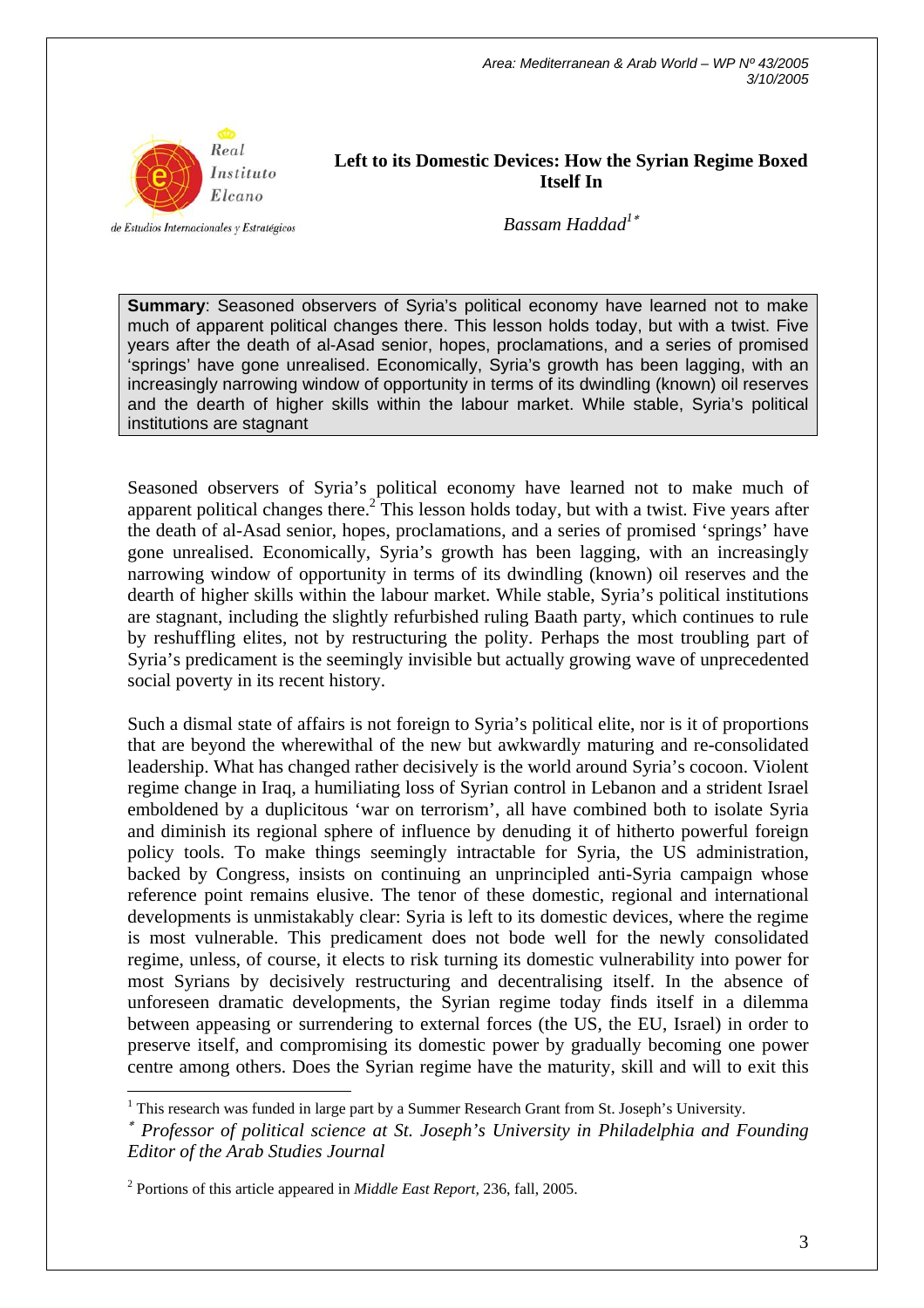curious dilemma? Can the regime simultaneously manage the domestic, regional and international crises it finds itself in? Judging by the final outcomes of the recent 10th Baath Regional Conference, one ought not to hold one's breath.

# **How the Syrian Regime Boxed Itself In**

Today's Syria finds itself bereft of various foreign policy tools it enjoyed for the past thirty-odd years, both regionally and internationally. Between 1970 and 1990, the Syrian regime relied on a role it played well in the context of an international configuration coloured by the Cold War. With the dissolution of the Soviet Union in 1990, it relied on a regional role that it also played well in the context of a unipolar world, beginning with its participation in the US-led coalition in 1990. At the turn of the  $21<sup>st</sup>$  century, with the changing political climate(s) discussed above and after a series of EU disappointments with Syria regarding conditionalities for economic cooperation, the Syrian regime was left with a lone front on which it could rely: the domestic one. And this is where the regime has historically been most vulnerable. This vulnerability was also of its own making, as it was largely a function of a regime survival strategy that was based on preventing the ascendance of a social force as an alternative power centre.

By the middle of the 1990s, the Syrian regime reached social, economic and institutional dead ends. By 'dead ends' I do not mean paralysis. Simply, it refers to the necessity of taking a detour of sorts, usually a less efficient detour that preserves the security of the regime while gradually reducing its political choices. In this sense, the Syrian regime is not paralysed. Nonetheless, because of the simultaneity of domestic dead ends –social, economic and institutional– the Syrian regime is in the throes of a structural crisis today.

#### **Social and Economic Dead Ends**

The Syrian regime has antagonised nearly all its possible social allies, leaving itself with no broad social sectors that it can effectively mobilise to serve its own ends. Labour, capital, the peasantry and the Islamists have all been alienated as potential and effective regime allies.

First, labour and the peasantry were mobilised in the 1960s. Although these sectors suffered a minor blow when the pragmatic leader Hafiz al-Asad came to power in 1970, they remained the most privileged social sectors until 1985, when labour laws and other assorted regulations began to shift against them. It is noteworthy that this shift coincided with both the last regional Baath conference (until 2000) and the last five-year plan issued by the ministry of planning, signalling the effective, even if unofficial, dropping of deliberate socialist development.

It is no secret that the Islamists and the traditional urban business community have been the quintessential adversaries of the Baath in Syria. They have suffered major blows since the coming of the Baath to power in 1963 (the business community suffered the wrath of the UAR starting in 1958 –with the exception of the years 1961-63 when the liberal separatist movement regained power–). First, the business community and its landed allies were disempowered by a series of land reforms and nationalisations in the 1950s but more dramatically in the 1960s, stopping just short of harming the interests of the middle peasants (whom al-Asad viewed as allies) and the petty bourgeoisie who did not ostensibly possess big capital.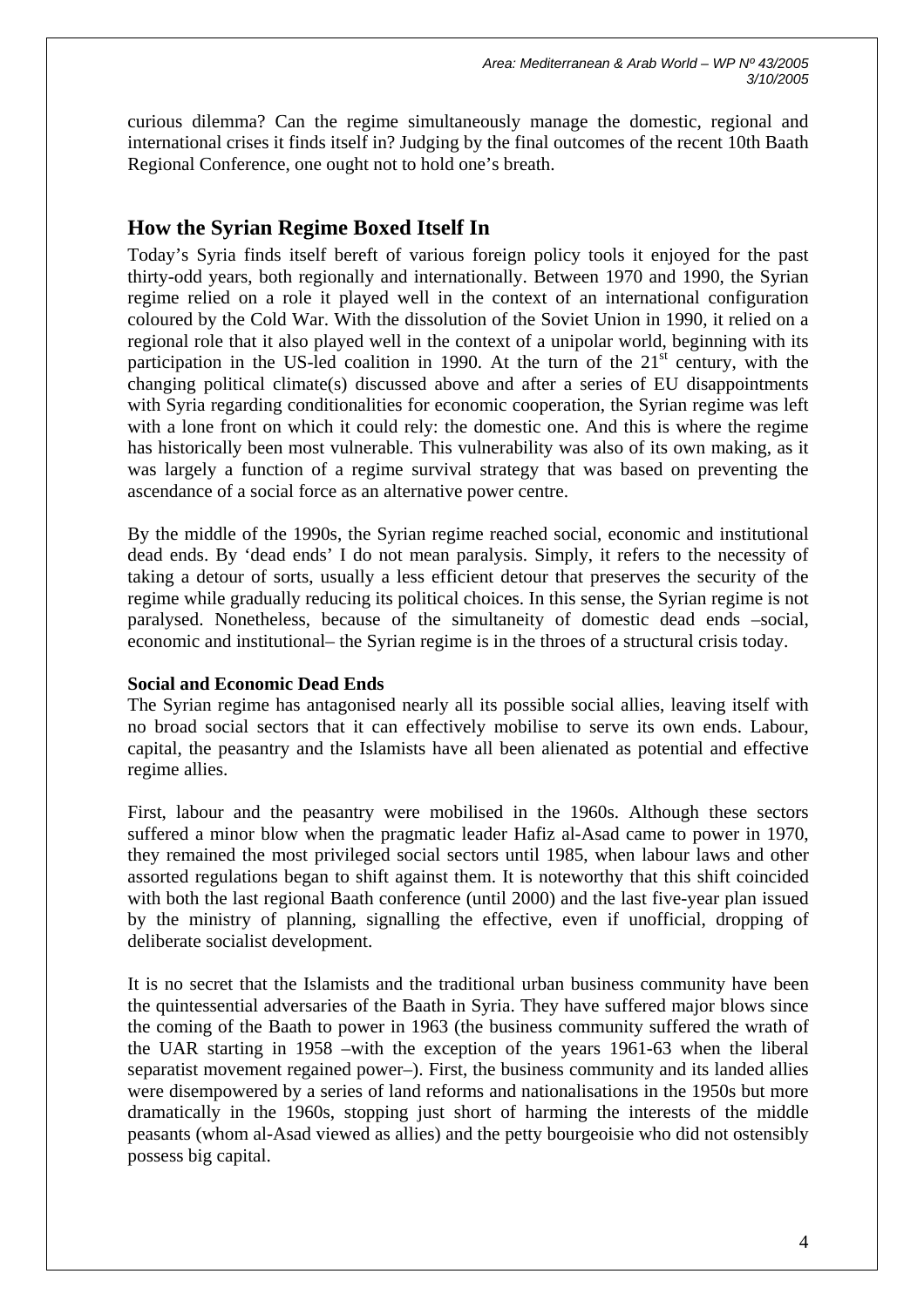*Area: Mediterranean & Arab World – WP Nº 43/2005 3/10/2005* 

Even the petty bourgeoisie's interests were trampled on by the dramatic oil-fuelled expansion of the public sector after 1973. This coincided with al-Asad's attempt at rapprochement with select sectors of the old bourgeoisie, allowing them renewed economic rights as part of the erratic liberalisation measures taken at the time. Both processes wrested much business and productive potential from the petty bourgeoisie, many of whom were either well connected with the Muslim Brotherhood or were themselves radicalised/Islamicised by previous crackdowns on traditional quarters of the *suk* or market. These quarters were more prevalent in Hama, Aleppo and Homs. The civil unrest and the subsequent literal crushing of the Brotherhood in 1982 have hardened the conflict between the Baath and the Islamists.

In this fashion, the Syrian regime alienated the three most populated groups or sectors in Syrian society, leaving the new rentier bourgeoisie, or the new capitalists, as their only allies by the mid-1990s. The new business sectors lack social legitimacy at the moment, and have not yet managed to escape from under the shadow of the state. In the meantime, these new business actors are tied to the regime through what can be called economic networks and do not serve as a stable social base for the regime. Rather, they assist in providing some foreign exchange and jobs.

The rentier bourgeoisie, however, was divided between those who supported the current leadership and those who supported the Baathist hardliners. By 2001, the schism had compelled a further re-concentration by Bashar and his supporters of the economic spoils, as well as of the commanding heights of the economy that are outside the public sector (for example, the telecommunications business and installations). This re-concentration has deprived the Syrian economy of better growth rates in the past five years, a period that follows another five years of economic stagnation in the country.

Institutional dead ends follow largely from social and economic ones. Economically speaking, the Baathist regime attempted to rejuvenate institutions in the late 1980s, and has been attempting unsuccessfully to create new ones. Examples of the former are the Chambers of Commerce and Industry, which became primarily the dealing quarters for well-connected economic networks. Examples of the latter, including a stock market and well-functioning fiscal and monetary institutions, are plans that are still sitting on the shelves of various ministries (with the minor exception of a few private banks that remain crippled by an inhospitable environment for investment). Politically, the challenge is even more insurmountable. In sum, there has been little, if any, attempt at institutional restructuring in the political sense since the consolidation of al-Asad's power in 1974 (except that the locus of power and authority shifted from the party to the army, and, finally to the security services by the mid-1970s). Such restructuring, including institutional restructuring, is not likely to be voluntarily adopted in the absence of a serious regime crisis in which fundamental reforms become the lesser evil.

#### **Back to Basics: The Baath Will Remain the Ruling Party in Syria3**

 $\overline{a}$ 

In the meantime, amidst internal and external pressure on the Syrian regime, we have a return to basics: the Baath's  $10<sup>th</sup>$  Regional Conference, held in early June of 2005,

 $3$  According to Ibrahim Hamidi, perhaps the most informed and incisive journalist in Syria today, 'the message that the Regional Baath Conference wanted to send at the end of the conference to public opinion, the opposition and foreign actors, especially America, is that the Baath party will remain the Ruling Party in Syria'. See 'The Exit of the "Old Guard" from the Regional Command and the Central Committee', *Al-Hayat*, 19 June 2005.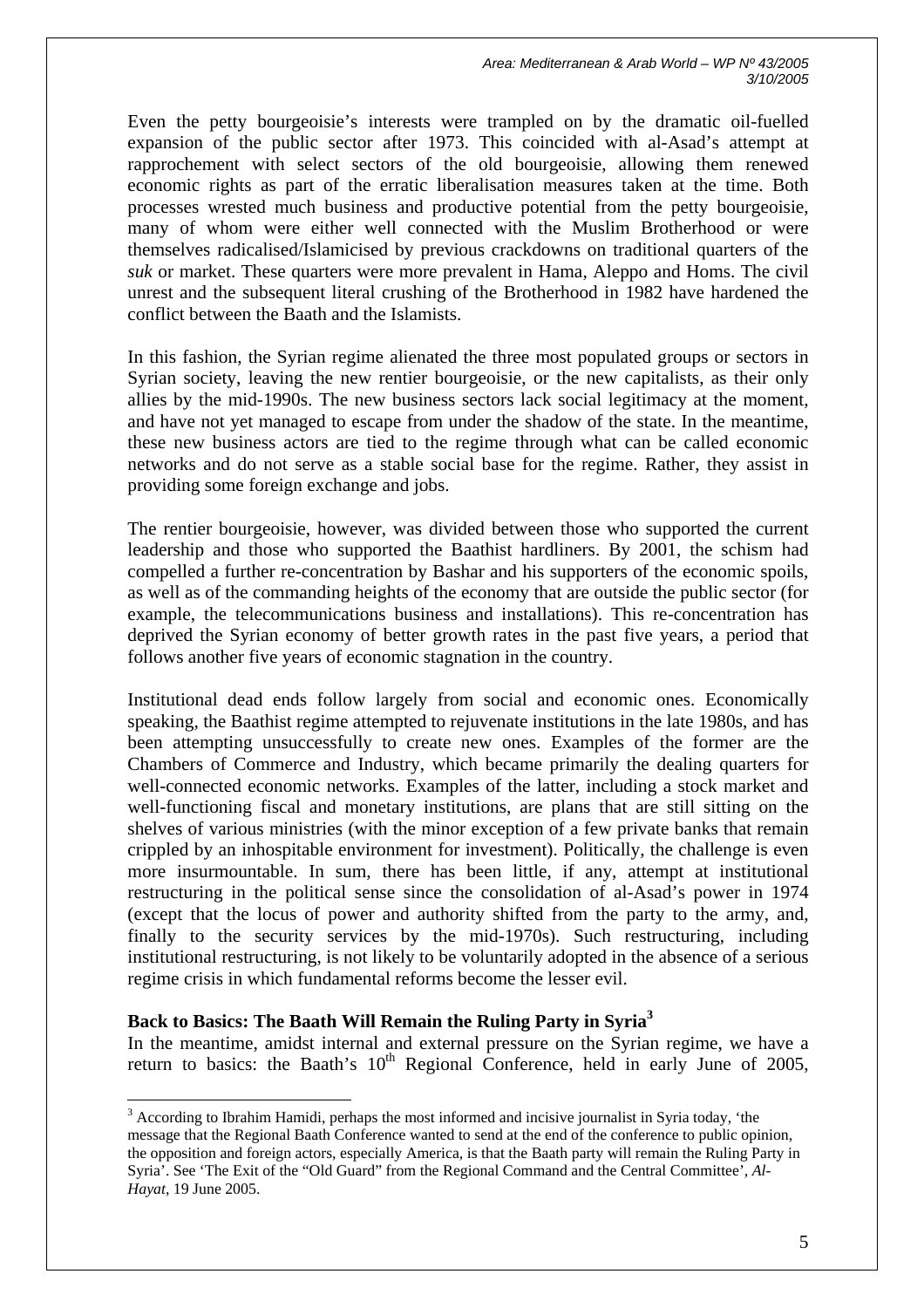represents internal house-keeping and a preparation for a major entrenchment. It constitutes the apparent consolidation of Bashar's regime at a time when external and internal hostility coincided for the first time since the 1960s. In fact, very little has been said about foreign policy,<sup>4</sup> as President Bashar al-Asad<sup>5</sup> emphasised that 'any decisions or recommendations made during the conference should express our internal needs only, in isolation from any other considerations aimed at pushing us in directions that contradict our national interest or threaten our stability'.6

The conference was not without some positive, if insufficient, developments. Expanding public space and encouraging political participation was a recurring theme of the conference. There were for the first time serious recommendations 'to review the Emergency Law, in place since 1963, with an eye towards narrowing the scope of state security matters'.<sup>7</sup> A new 'political parties law' is likely to take effect soon,<sup>8</sup> but Article 8 of the Constitution, designating the Baath as the 'leader of state and society', will remain untouched. When asked about the reason why the controversial Article 8 will remain unmodified, a high level official, reiterating a well-known reply, said that it is an 'external request' made by non-Syrian interests.<sup>9</sup> Not unrelated to the speculation around Article 8 are the various party proclamations during the conference regarding the need to 'reveal' the intentions of the ex-patriot opposition and the Muslim Brotherhood in particular on the account that they are not true 'nationalists' and are being supported by actors hostile to Syria. $10$ 

In various interactions, formal and otherwise, President Bashar emphasised the separation of governmental authority from the party 'considering that the party does not own the state';<sup>11</sup> that it is necessary 'to redefine the relationship of the party to political power, and not to be enmeshed in daily politics, and to move away from office work and focus on interacting with the masses<sup> $\frac{1}{2}$ </sup>.<sup>12</sup> The Baath's share of the forthcoming cabinet posts will be limited to ten.<sup>13</sup> Nonetheless, it was stipulated towards the end of the conference that the Prime Minister and the Speaker of Parliament have to be members of the Baath's ruling body, the Regional Command, creating an obvious contradiction between proclamations and practice and eliminating the possibility that a high-level executive such as the Prime

<sup>&</sup>lt;sup>4</sup> However, peace will remain Syria's 'strategic choice', and the regime will work to enhance its bargaining position. See *Al-Hayat*, 7 June 2005.

Henceforth Bashar (as opposed to al-Asad or Bashar al-Asad), as he is usually referred to in the local, regional and international press.

See 'al-Asad Calls on Baathists for Recommendations Emanating from Domestic Needs', *Al-Hayat*, 7 June

<sup>2005. 7</sup> See 'Clearing the Way', by Ibrahim Hamidi, in *Syria Today*, June 2005, p. 19. 8

See 'al-Asad Draws the General Lines for the Ruling Party's Conference Decisions,' *Al-Hayat*, 7 June 2005. For more details on the new parties law, see 'Syria's Baathists Loosen the Reins,' by Sami Moubayed. 9 <sup>9</sup> See 'The Syrian Baath Recommends Uncovering the Ex-Patriot Opposition and the Muslim Brotherhood,'

*Al-Hayat*, 10 June 2005.<br><sup>10</sup> Most outstanding of such ex-patriot opposition parties is the Reform Party, based in Washington DC, and run by Farid Al-Ghadri who is often likened to Iraq's Ahmad Al-Chalabi because of the role he might play in future US-sponsored scenarios and because of his connections to various neo-conservative think-tanks and spokespersons, including the *Foundation for the Defense of Democracies* (Washington D.C.) headed by Clifford May. For more information, consult some of the Middle East-related literature and the official brochure issued by the foundation. For the Baath party officials declarations, see Al-Hayat, 10 June 2005.<br><sup>11</sup> See 'The Baath Conference: Exit the Symbols of the Old Guard . . . Enters Bashar al-Asad's Team,' Al-

*Hayat*, 10 June 2005.<br><sup>12</sup> 'al-Asad Calls on the new Baath Command to Redefine the Relationship of the Party to Political Power,' *Al-Hayat*, 13 June 2005.

<sup>13</sup> See 'Damascus: Al-Utri's Government to be Changed after Less than a Month,' *Al-Hayat*, 8 June 2005.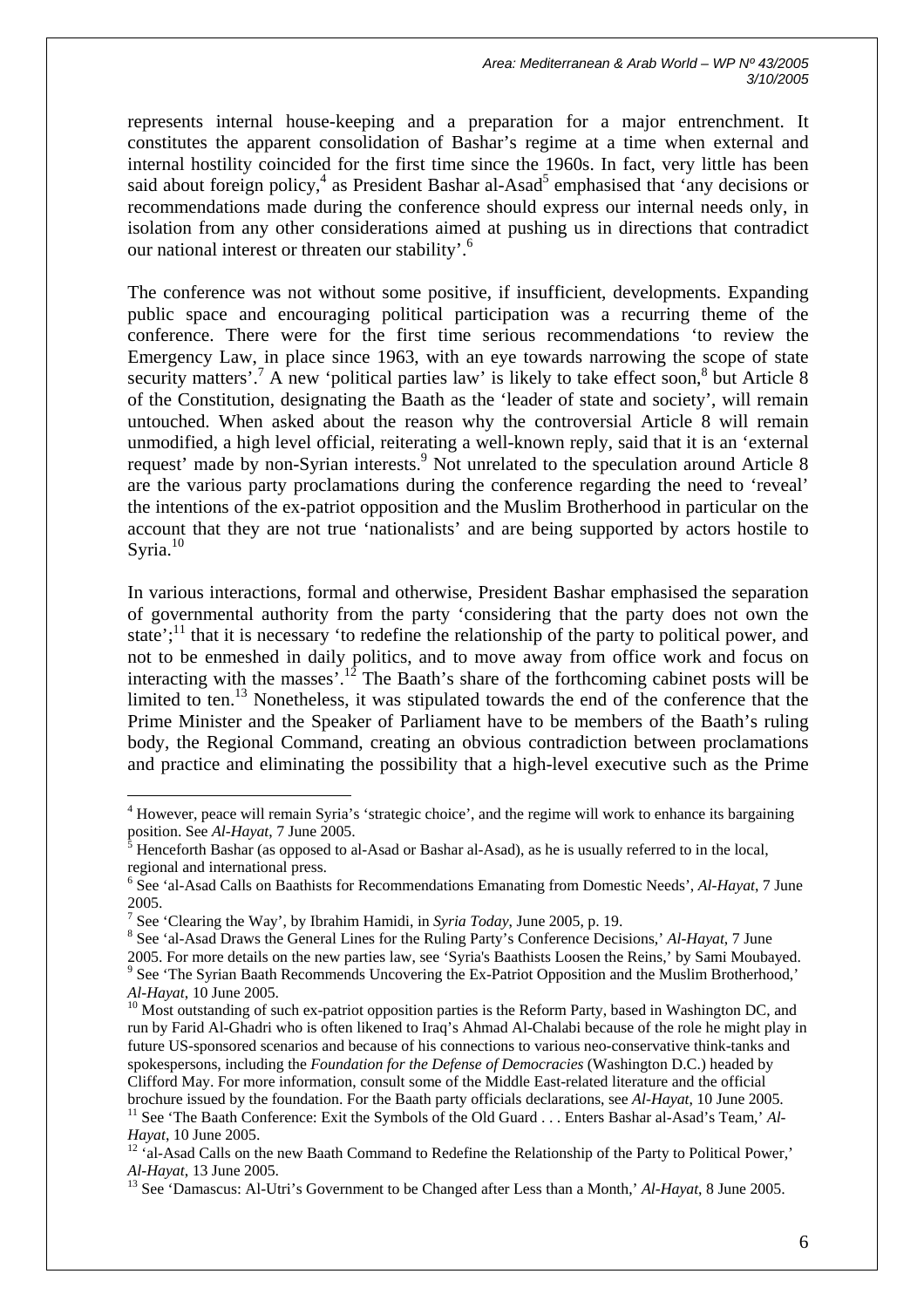Minister may be an independent.

It was also suggested that the Regional Command of the Baath party be dissolved and replaced by the 'Party Command'. Hence, President al-Asad would become the Secretary General of the Baath party, not the Regional Secretary. This would facilitate the dissolution of the National Command of the Baath party in the near future.<sup>14</sup> Though this suggestion has not materialised, it is likely to do so in the future. In any event, the membership of the Regional Command was dropped from 21 to 15. The speculation before the Conference over changing the slogan of the Baath party, and even the name, also failed to materialise. But it is not insignificant that there were forces calling for replacing 'unity, freedom, socialism' with 'democracy and social justice', and the name from 'The Arab Socialist Baath Party' to 'The Baath Party', thereby toning down the socialist identity of the party and introducing the magic word 'democracy'.<sup>15</sup>

## **The Nitty-Gritty**

 $\overline{a}$ 

It is no secret that Syria's strongmen are those at the helm of the security services (the General Security and Military Security services, each of which has its own branches and their heads) and the heads of the Republican Guard. Changes and 'replacements' at that level tell a more direct story as to jockeying for power and shifting power centres than hundreds of pages of Baath party proclamations and memoranda. One week after the Conference's end and the ousting of the 'old guard' from the Regional Command, Asef Shawkat (Bashar's brother-in-law) was confirmed as Head of Military Intelligence,  $16$ perhaps one of the most sensitive and powerful positions in Syria today. Manaf Tlas, son of former Defence Minister Mustafa Tlas, and Bashar's brother Mahir, are the effective heads of the Republican Guard, perhaps the most potent fighting force in Syria. The implications here might appear clearer than they are, for the close family relationship of such individuals to Bashar does not guarantee loyalty, as the history of struggle for power in Syria instructs us. More important for the time being is the evident 'clearing of the way' that has taken place within the most significant coercive institutions in the country since al-Asad senior's death. $17$ 

Perhaps the most visible development of the Regional Baath Conference is the replacement within the Regional Command (RC) of what remains of the 'old guard'<sup>18</sup> with a 'new'

<sup>&</sup>lt;sup>14</sup> See 'al-Asad Calls on the New Baathist Leadership to Redefine the Relationship of the Party to Political Power,' *Al-Hayat*, 7 June 2005.<br><sup>15</sup> Interview with a middle level Baath Party functionary who participates in 'ideational discussions' at

various party headquarters, Damascus, 2 August 2005.<br><sup>16</sup> Shawkat was assigned this post in February 2005 when his predecessor, Hassan Khalil, retired, but is now

firmly in the saddle.<br><sup>17</sup> For the past five years, strongmen that are either opposed to Bashar or not part of his 'team' have been

gradually either replaced or 'retired.' They include former Chief of Staff Ali Aslan, his deputies Abdul Rahman al-Sayyad, Farouq Ibrahim Issa, Ibrahim al-Safi, Shafiq Fayyad, Ahmad Abdul-Nabi, the head of the Political Security branch of the Intelligence service Adnan Badr Hassan, and the Head of Military Intelligence, Hassan al-Khalil.

<sup>&</sup>lt;sup>18</sup> The most significant or visible among such personalities are both vice-presidents, Abdul-Halim Khaddam and Muhammad Zuheir Masharqa, former Defense Minister Mustafa Tlas (who is not at odds with Bashar), Assistant Secretary General of the Baath party Abdallah al-Ahmar, Assistant Regional Secretary of the Baath party Sulaiman Qaddah, and former Head of Parliament Abdul Qader Qaddura, and the notorious former Prime Minister Muhammad Mustafa Miro. It is notable that even recent members who joined during the 9<sup>th</sup> Regional Command Conference in 2000 were also removed, reflecting the drop in membership from 21 to 15 and/or their replacement by a more tightly knit Command. Among such apparent Bashar loyalists are Majid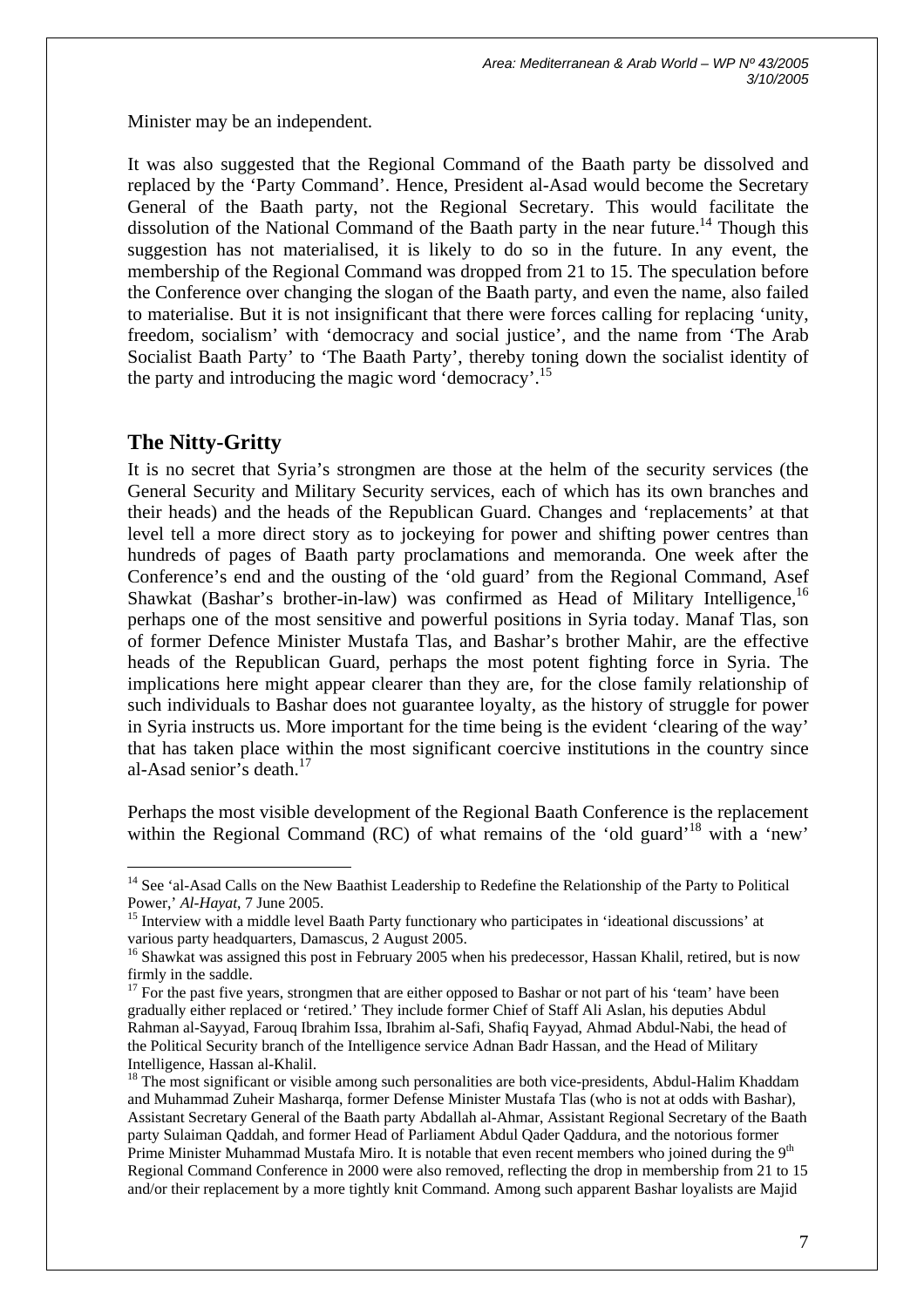*Area: Mediterranean & Arab World – WP Nº 43/2005 3/10/2005* 

team.<sup>19</sup> Khaddam 'resigned' as Vice President and as a member of the Regional and National Command Council(s) after sensing the isolation of the 'older' Baathists.<sup>20</sup> This completes the process of paving the way for Bashar that started in June 2000. The new team is made up of both older and younger generation Baathists who are most distinguished by their proximity to the current leadership, and not necessarily by their skill, competence or experience. It is said that such a team is significant not for what it will likely do for Syria, but what it will not do: in contrast with the outgoing members of the RC, the new members will not obstruct decisions made by the country's top leadership. In and of itself, this is a double-edged sword. On the one hand, this makes for a less erratic domestic, economic and foreign policy. On the other hand, the new RC leadership lacks vision and, many say, competence. Which way the sword will strike is yet to be determined. If this is a short-term fix for former 'trouble-makers' or opposition from within, then it is likely that it will facilitate a transition to a more fortified and potentially able decision-making process in the future. However, if the kind of intra-Baath complacency that we are likely to witness shortly is the desired end of this manoeuvre, then it is probable that Syria will return to square one, where the leadership re-approaches a stifling absolutism of sorts. In any event, the conditions surrounding this leadership, locally, regionally and internationally leave little room for the sustenance of such a formula, bringing us back to Syria's principal dilemma today.

Institutionally, Bashar and his most immediate allies have been seeking to consolidate the new regime by embarking on a tricky game: on the one hand, they needed to firmly control and preserve the structure of executive authority by strengthening the party and governmental institutions and, on the other, in the short term they had to manipulate the same authority structure and institutions that would allow them to limit the 'personal' power of potential adversaries in the long run. This is a not a strategic choice among many: Bashar needed, and needs, the Baath party. Hence, selective reinvigoration of some of the party's roles was the only rational choice in the absence of the kind of charisma and, perhaps, cult, that characterised and surrounded al-Asad senior. The gradual revival of the party in 1998 after years of relative decline<sup>21</sup> has served its intended purpose during the Baath's 10<sup>th</sup> Regional Conference.

Shadoud, Ghiyab Barakat, and Walid al-Bouz. Regional command members can only serve two terms, a rule that is intended to prevent certain figures from re-joining the Command by law.

<sup>&</sup>lt;sup>19</sup> The new team includes new faces that do not have a high public profile, but also includes seasoned actors like former head of the Baath's National Security Council Mohammad Said Bkhitan, who is now Deputy Secretary General of the Baath party, and former head of General Security Hisham Ikhtiar, who is now the head of the Baath's National Security Council. An odd development was the removal of Bahgat Sulaiman, Bashar's confident and mentor, from his post as head of the internal branch of General Security. Suleiman is by no means part of the 'old guard,' and his sidelining is an indication of some tension within Bashar's new

team.<br><sup>20</sup> Khaddam's 'exit' was not insignificant. As perhaps the second visible icon of the Baath regime after Hafiz al-Asad, the nature of his exit—which was not 'honorable'—speaks of an end of an era. The circumstances surrounding this incident are telling of a story little discussed, namely, that Khaddam and others among the 'old guard' had formed an informal alliance aimed at 'saving' the regime from the current leadership's blunders in Iraq and Lebanon. Interview, anonymous, Damascus, 28 July 2005. For the official story, see *Al-Hayat*, 8 June 2005.

 $21$  The last Baath Regional Conference was held in 1985, signaling, among other things, a movement away from the party and towards the personal authority of Hafiz al-Asad. That trend had to be reversed in order to legitimize the ascendance of Bashar through the ranks of the real power structure. The Baath party was the natural vehicle.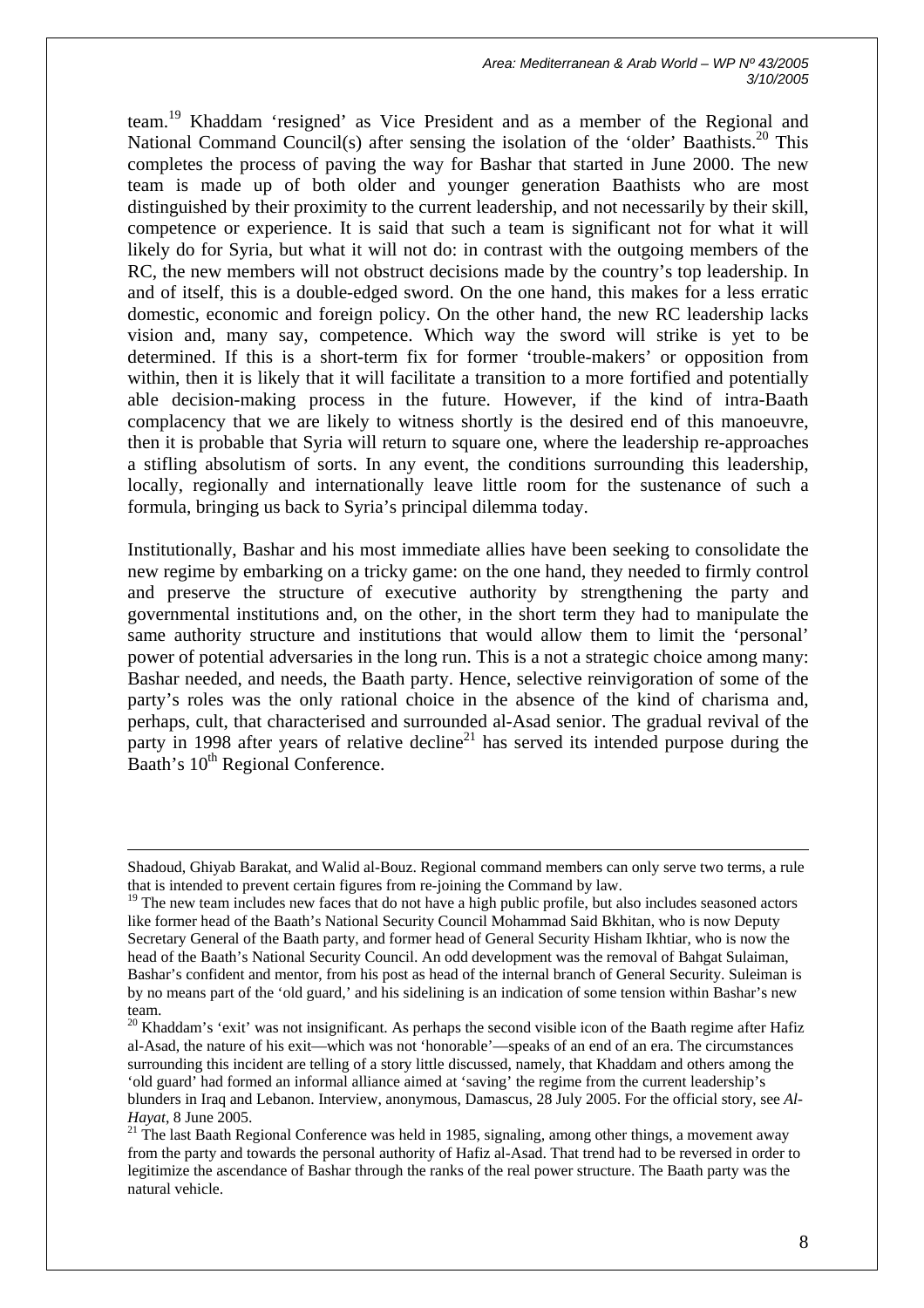Another change is the increasing reliance institutionally on the security services as indicated by the shifting membership in the Regional Command. Historically, the RC used to include the Chief of Staff and the Minister of Defence. After the recent conference, these posts were replaced by posts for two members of the security services. One may speculate about the significance of this shift, but it is unmistakable that, institutionally, the security services continue to gain authority since they began to heavily infiltrate power in the early 1970s. Furthermore, the institutional clout of the army, especially after the pullout from Lebanon, has been downsized.

### **The Balance Sheet: Completing the Transition, But to What?**

At the risk of stating the obvious, the transition of power from al-Asad senior to al-Asad junior that began in 2000, and perhaps earlier, is now complete. This does not mean it is impervious. Nonetheless, the intra-Baath tension and the erratic nature of decision-making that characterised the last five years is not likely to reappear for some time. The evident 'political' winner is Bashar and his team, including the al-Asad family and their innermost circle. The evident 'political' losers<sup>22</sup> are the 'old guard', or those who opposed his ascendance, beginning with the former powerful Chief of Staff, Hikmat Shihabi, who 'retired' in 1998 after he made public his distaste for the prospect of Bashar ruling Syria, and ending with Vice President Abdul Halim Khaddam –with a handful of very powerful, but now 'former,' security service and military officials in between–.

Digging a little deeper below the surface one finds that the decisive break was not made only with the 'old guard', but with the regime of Hafiz al-Asad, an empirical development that cannot be translated publicly into words in Syria's political climate today. Bashar was indeed al-Asad senior's choice to succeed him, but it is questionable whether al-Asad senior wanted Bashar to change the regime itself. What is not academic about this point is that with the changes of the past five years came a change in the political, economic and foreign policy decision-making approach, style and content, a change whose contours are still being drawn.

Whether it is the handling of the American invasion of Iraq and its aftermath, the Lebanon 'file' after the withdrawal of Israel from the south of the country or dealing with the US 'war on terror', which linked Syria with 'terrorist' groups within and in Lebanon, the current Syrian regime's performance has contributed to its own isolation, which is nonetheless aggravated by the US's unprincipled campaign against that country. It is not that the regime of al-Asad senior did not contribute to boxing itself in domestically, but the regional front had always been the arena where it could compensate for what many would consider the inevitable centralisation within. It is arguable that the current Syrian regime lost its autonomy vis-à-vis some of its foreign policy tools by making such tools organic to the regime: eg, in the past, the Palestinian and Lebanese resistance movements were used from a distance to prop up the legitimacy of the Syrian regime. Today, these tools have been absorbed by the regime as part and parcel of its own legitimacy, thereby losing its own independence from these groups and allowing itself to be more liable for their own decision-making and potential blunders. In a climate where the US, Europe and Israel require no hard evidence to condemn Syria regarding a host of infringements and allegations (for purposes far beyond Lebanon), such loss of autonomy can bring Syria

 $22$  The qualification 'political' is intended to distinguish between itself and the 'economic' winners, for much of the old guard are enjoying sizeable fortunes in and outside Syria. It is not a coincidence that their fortunes are, for the most part, left alone by the current leadership. It is a rational choice.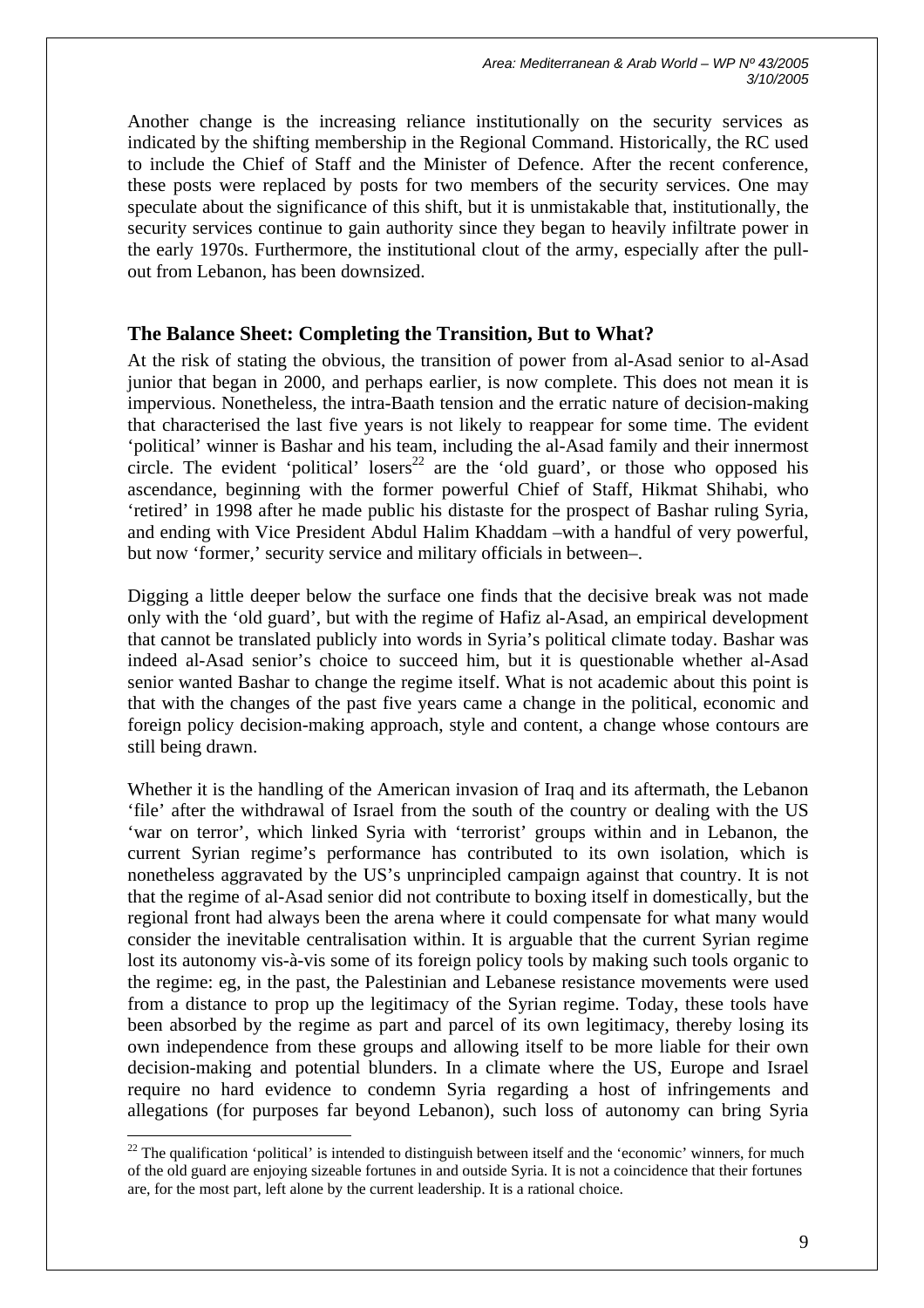many unwanted and unneeded simultaneous crises and blows. In sum, one might caution against extrapolating from the above to the common view in many Syrian circles that al-Asad senior would not have brought the country to the current isolation and potential stand-off: structurally, the regime has been, and still is, willing to pay nearly any price to maintain its own security and the dead end was always in sight. Simply, al-Asad senior was likely to have delayed the inevitable a bit further.

The breathing space that the regime recently afforded itself by clearing the way for a less conflictive decision-making process is an opportunity to embark on irreversible domestic decentralisation that would herald the era of putting development ahead of both regime security and external demands. The most probable alternative in today's climate of an adventuristic and aggressive US foreign policy is to informally concede to external powers and submit gradually but surely to demands that are likely to compromise the well-being of the Syrian people while maintaining the security of the regime. Independent voices within Syria, as well as observers (hostile and friendly alike), will not bet on the former scenario. The same scenarios unfold in the case of the country's political economy.

#### **State of the Economy**

 $\overline{a}$ 

The state of Syria's economy remains dismal and it is unclear whether the deliberations within the recent Baath Regional Command Conference reflect the required level of seriousness and sophistication<sup>23</sup> that is needed to deal with the simultaneous crises that confront the regime. Optimists continue to debate whether this or that proclamation or liberalisation measure is likely to improve the state of the Syrian economy as though the missing part is a 'good plan'. The announcement by the Chief of the State Planning Commission last year that Syria will adopt the principles of a market economy by 2010 also brought relief to optimists.<sup>24</sup> Recently, the announcement at the Baath Regional Conference that Syria will adopt a 'social market economy'25 was well received among those who saw a fundamental obstacle to growth in Syria's state-run semi-socialist economy. But what about the elephants in the china shop? Syria's economy is encumbered by a number of short- and long-term challenges, developmentally, economically and, most intractable, politically.

Syria's economy stagnated between 1996 and 2004, with an estimated average growth rate of 2.4%.<sup>26</sup> Today, population growth is at 2.7% cent while economic growth is hovering at

 $^{23}$  According to various independents, including outspoken critic of the regime. Michel Kilo, the discussions within the Baath Conference were largely disingenuous and reflect ossified mentalities that are not sufficiently aware of the real dangers of this stage in Syria's modern history. Interview with Michel Kilo, Damascus, 26 July 2005.<br><sup>24</sup> See 'The Chief of State Planning Commission Announces a Detailed Vision to Transfer Syria to a Market

Economy in 2010,' *Al-Hayat*, 16 April 2004.<br><sup>25</sup> Heated debates surrounded the adoption of the term 'Market Economy' as the designation of the new

Syrian economy during and prior to the conference. The term that was finally adopted is 'Social Market Economy,' reflecting the desires and power of those who do not want a sudden transformation (even discursively) and those who do not want to compromise workers' rights. The debate was not only political, but also ideological, as witnessed in the Economic Sciences Association meetings throughout the months prior to holding the regional conference. For more on the debates, see *Economic Sciences Association* series #18, papers and responses by Ghassan Yousef, Ilyas Nijmeh, Jihad Muhammad, Issam al-Zaim, Mikhail Awad, Thamer Qarqoot, Burhan Ghalioun. Much of the debate revolves around the importance of the national economy, the role of the state, the importance of competition, and the dangers of being engulfed by global capitalism.

<sup>&</sup>lt;sup>5</sup> Interview with former Minister of Industry and current President of the Tuesday Economic Sciences Association, Issam al-Zaim, Damascus, 26 July 2005.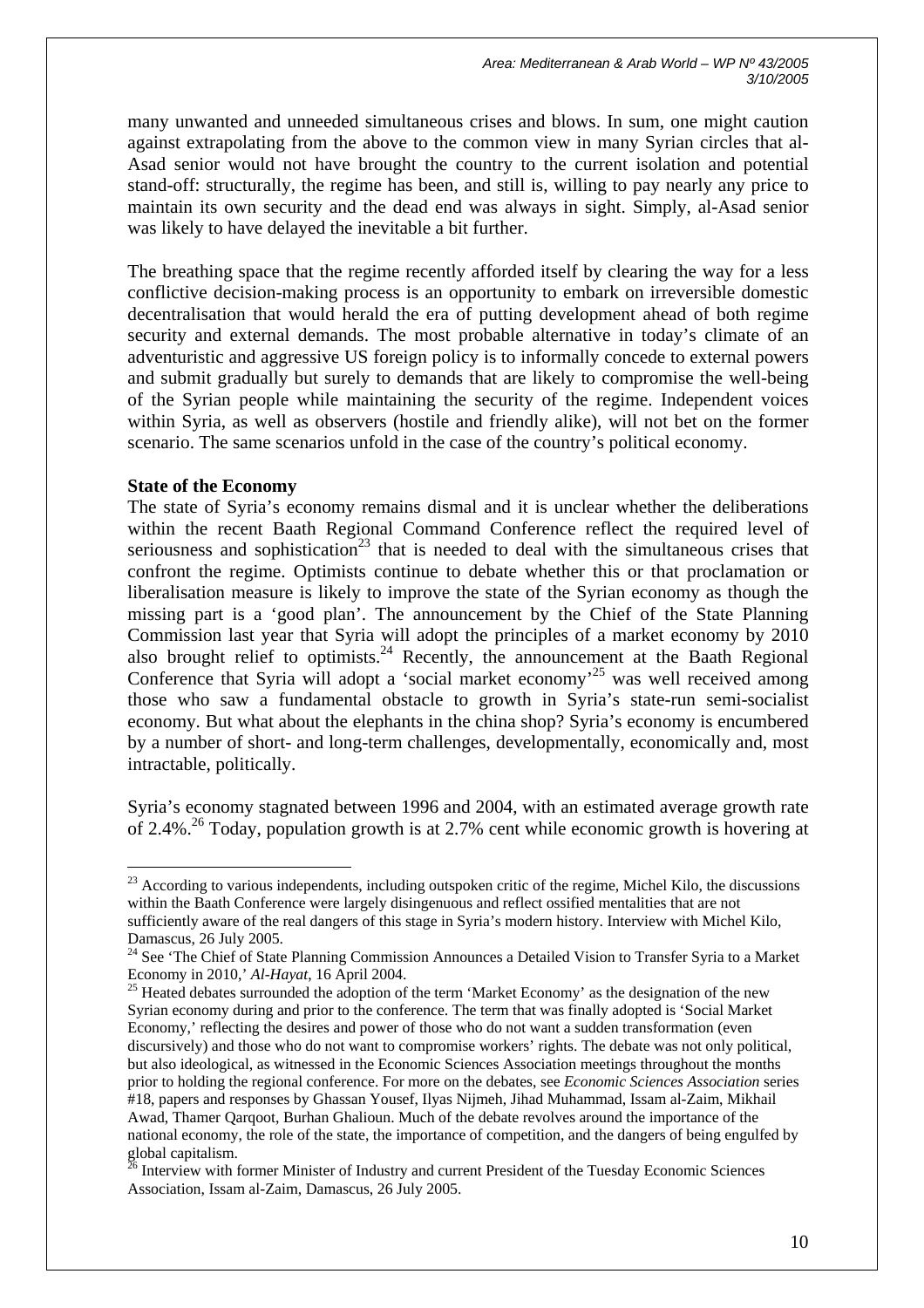around  $2.4\%$ ,<sup>27</sup> spelling disaster for development in Syria. Economic growth had reached 3.4% in 2003, but that was considered a one-off event, not structural growth, reflecting both the sale of Iraqi oil through Syria and the subsequent rise in oil prices as a result of the Iraq war. In 2004, economic growth dropped to 1.7%, reflecting the danger of depending on various forms of oil rents.<sup>28</sup> Oil production reached 591,000 barrels per day (bpd) in 1995 but declined to 450,000 bpd in 2005. For the first time in 30 years, Syria will become a net importer of oil by 2012.<sup>29</sup> The good news for the Syrian regime is that the rise in natural gas production is likely to compensate for a substantial part of the decrease in oil production. Gas reserves are estimated at 240 billion cubic meters.30 Much depends on the transit revenues that Syria will receive from the Arab Gas Pipeline 'linking Egypt with Turkey and Eastern Europe'.<sup>31</sup> Ultimately, rent income from oil or gas will only buy time. It is issues of unemployment, poverty, investment and dilapidated public sector firms that require immediate attention.

The decreasing standard of living of the Syrian population is alarming, with everincreasing rates of poverty that have reached monumental proportions. In 2003-04, 30.1% of Syrians, (5.1 million) were below the poverty line, with 2 million unable to satisfy their basic needs.<sup>32</sup> Unemployment today is at  $20\%$ , by most estimates, with at least  $300,000$ new workers entering the job market each year.<sup>33</sup> According to former State Planning Commission chief and current Deputy Prime Minister for Economic Affairs Abdallah al-Dardari, an average annual growth rate of 7% will be necessary to provide employment for job seekers.34 Where will it come from?

With dwindling oil income, Syria's public and private sectors must do the heavy lifting. In an environment of international hostility towards Syria, and where the EU Partnership Agreement with Syria is pressuring for a fast transition from a public- to a private-sector oriented economy as a pre-condition, the Syrian regime found itself moving faster and compromising more than it wanted to. According to al-Zaim, Syria conceded discursively more than it needed to towards the end of 2004 in order to effect such agreements, presumably because of their economic potential.<sup>35</sup> In this atmosphere, al-Dardari confirmed Syria's impending transition to a market economy at a time when Syria lacks

<sup>&</sup>lt;sup>27</sup> See 'Troubling Numbers in Syria Require Immediate and Substantive Treatment,' an Interview with former State Planning Commission Chief, Abdallah al-Dardari, conducted by Ibrahim Hamidi, *Al-Hayat*, 1 December 2004; Interview with former Minister of Industry, Issam al-Zaim, Damascus, 26 July 2005.<br><sup>28</sup> Ibid. According to al-Zaim, government statistics show higher level of growth for 2004.<br><sup>29</sup> There is no consensus rega

reserves. See Nabil Sukkar, 'Threats and Opportunities,' *Syria Today*, p. 20. For more optimistic numbers which point to either 2015 or 2020 as the critical years, see 'Another Perspective on the Drying up of Oil and

Contracting with International Companies,' Al-Iqtisadiyya, Issue 205, 24 July 2005, p. 21.<br><sup>30</sup> See interview with al-Zaim.<br><sup>31</sup> See 'Threats and Opportunities', Sukkar, p. 20.<br><sup>32</sup> For a detailed study of poverty in Syria

<sup>&</sup>lt;sup>33</sup> Interview with al-Zaim. See also Sukkar, 'Threats and opportunities'. p. 20.  $34$  See 'Troubling Numbers in Syria Require Immediate and Substantive Treatment'.

<sup>&</sup>lt;sup>35</sup> See Interview with al-Zaim. After fits and starts, President Bashar created a new team to speed up a signing of the agreement with the EU in 2004, presumably to fight Syria's isolation imposed by the United States. By that time, the EU had added new pre-conditions, including calling for eliminating WMDs, starting with Syria (this was supported by the United Kingdom, Holland, Germany and France). Still, the Syrian team included 'services' in the list of sectors to be liberalised, and at a faster pace, as a way to expedite the signing. The latter was not made public. Ultimately, the EU withdrew its promises after the death of Lebanese former Prime Minister Rafiq al-Hariri. This extended episode reflects the dilemma Syria is in and points to a potential pattern of behaviour in the future.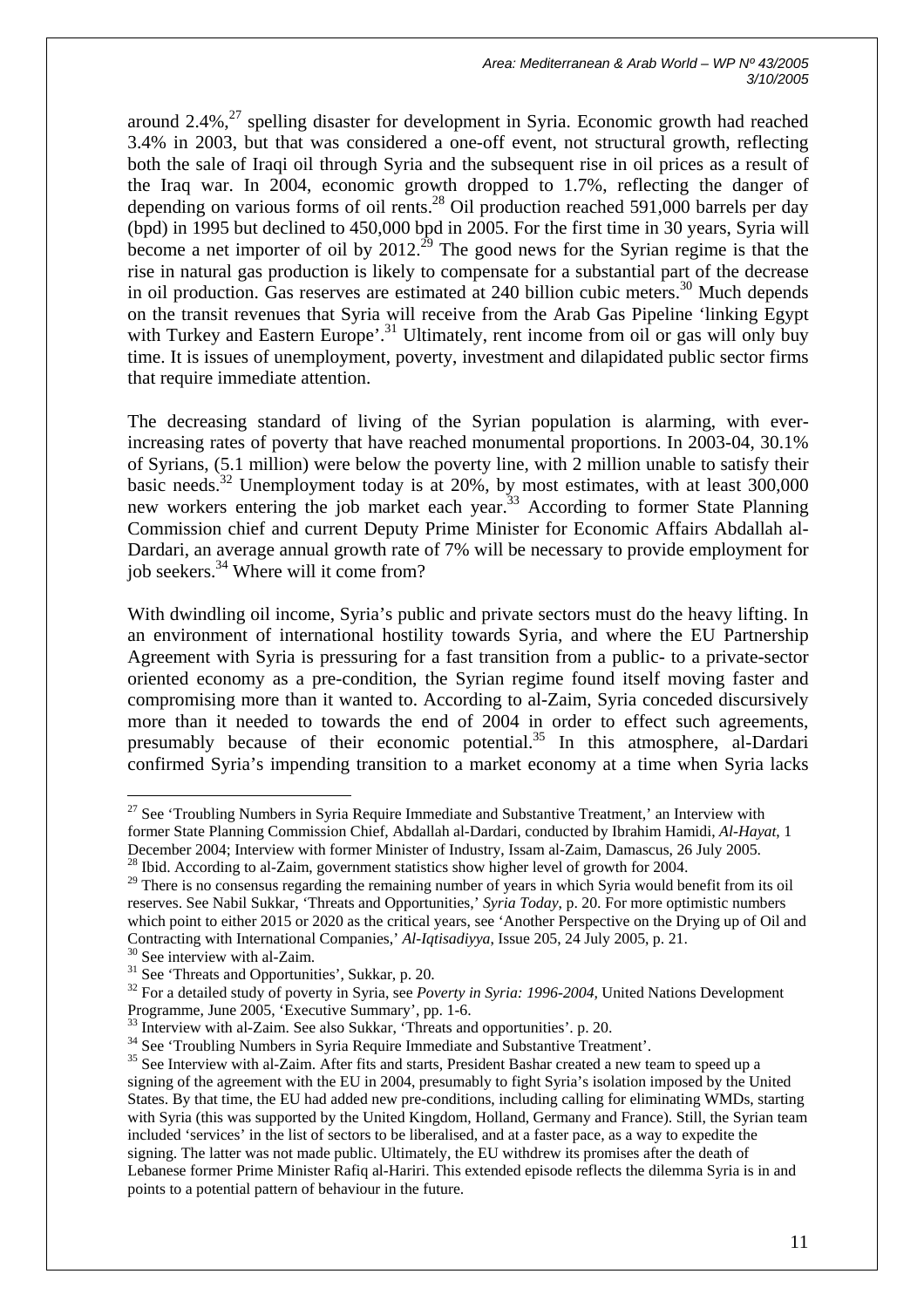even a modicum of the institutional, legal and labour market environments necessary, probably to satisfy EU demands.<sup>36</sup> In the plans, therefore, the public sector would have to be overhauled, a political nightmare for a regime such as Syria's, where that sector takes on a number of systemically necessary political and social functions. Privatisation according to a plan of eliminating failing public sector firms and refurbishing struggling ones might work only if the top leadership is willing to compromise the non-economic functions that the sector serves. More importantly, the plan would fall to pieces in the absence of a private sector capable of employing at least half of the job seekers each year (150,000 to 200,000), a figure that is well beyond the existing capabilities of a private sector that remains confined in its overwhelming part to small firms.<sup>37</sup>

### **Regime Security Reigns: State-Private Sector Relations as a Case Study**

The growth of the private sector in Syria was erratic in the 1990s due to various factors discussed elsewhere by this author.<sup>38</sup> Since 2000, private investment grew slightly only because of the dramatic drop in such investment between 1996 and 2000. The most recent figures place the private sector's contribution to capital accumulation at only 34%, after years of supposed support and promotion of private sector growth.<sup>39</sup> Obstacles to private sector growth remain both political and structural, having to do with the political role that the public sector plays in servicing the regime's economic power and social legitimacy. Beyond that it is notable that part of the problem has been the failure of existing public, and new private, banks in financing the growth of the private sector.<sup>40</sup> As a result, new entrants into the private sector remain few. By contrast, the already existing private businessmen and the public-private networks to which they belong are expanding at a steady pace as they are faced with little or no competition from potential entrants who lack financing. These big business groups worry not about liberalisation or lack thereof at this point: they are mostly concerned with the sustenance of the current formula within which they are accustomed to work. For a more vigorous economy and perhaps judicial accountability, one might have to wait until these individuals or networks find a contradiction between further capital accumulation and the existing formula. For the time being, this completes the circle by making future economic plans regarding EU partnership as an exit from Syria's economic and perhaps political woes incommensurate with the political and institutional requirements for such a move. Several questions present themselves at this juncture: how did the regime both benefited from and contain the private sector thus far? What are the limits of such a strategy and what has the cost been to the Syrian economy? The regime's relations with the private sector historically, but in the

<sup>&</sup>lt;sup>36</sup> See 'The Chief of State Planning Commission Announces a Detailed Vision to Transfer Syria to a Market Economy in 2010', *Al-Hayat*, 16 April 2004.<br><sup>37</sup> More than 90% of private sector firms employ less than five workers. See Amer Kharbutly, 'The Role of

Organisations Promoting Private Sector Growth in Syria', in the 40<sup>th</sup> Anniversary of the Economic Sciences Association papers, Damascus, 30 July 2005, p. 7-9.<br><sup>38</sup> See 'Syria's "Private" Sector: The Politics of Stunted Development', in *The Economic Price of Regime* 

*Security: Mistrust, State-Business Networks, and Economic Stagnation in Syria, 1986-2000*, dissertation submitted by this author to the Department of Government, Georgetown University, Washington DC, May 2002. 39 See 'The Role of Organizations Promoting Private Sector Growth in Syria', p. 7.

<sup>40</sup> See Muhammad Ghassan Qalla, 'The Private Sector, Cooperation Challenges, and Free Trade Zones', in the 18th *Economic Sciences Association Series*, Damascus, 15 February 2005, Paper #6, p. 4. For a more detailed study of the low levels of private sector bank loans by sector, see Issam al-Zaim, 'Arab Economies: Obligations, Modes, Goals, and Particularities', unpublished study presented to the Algerian Economic Studies Association, Algiers, 11-12 May 2005, p. 77.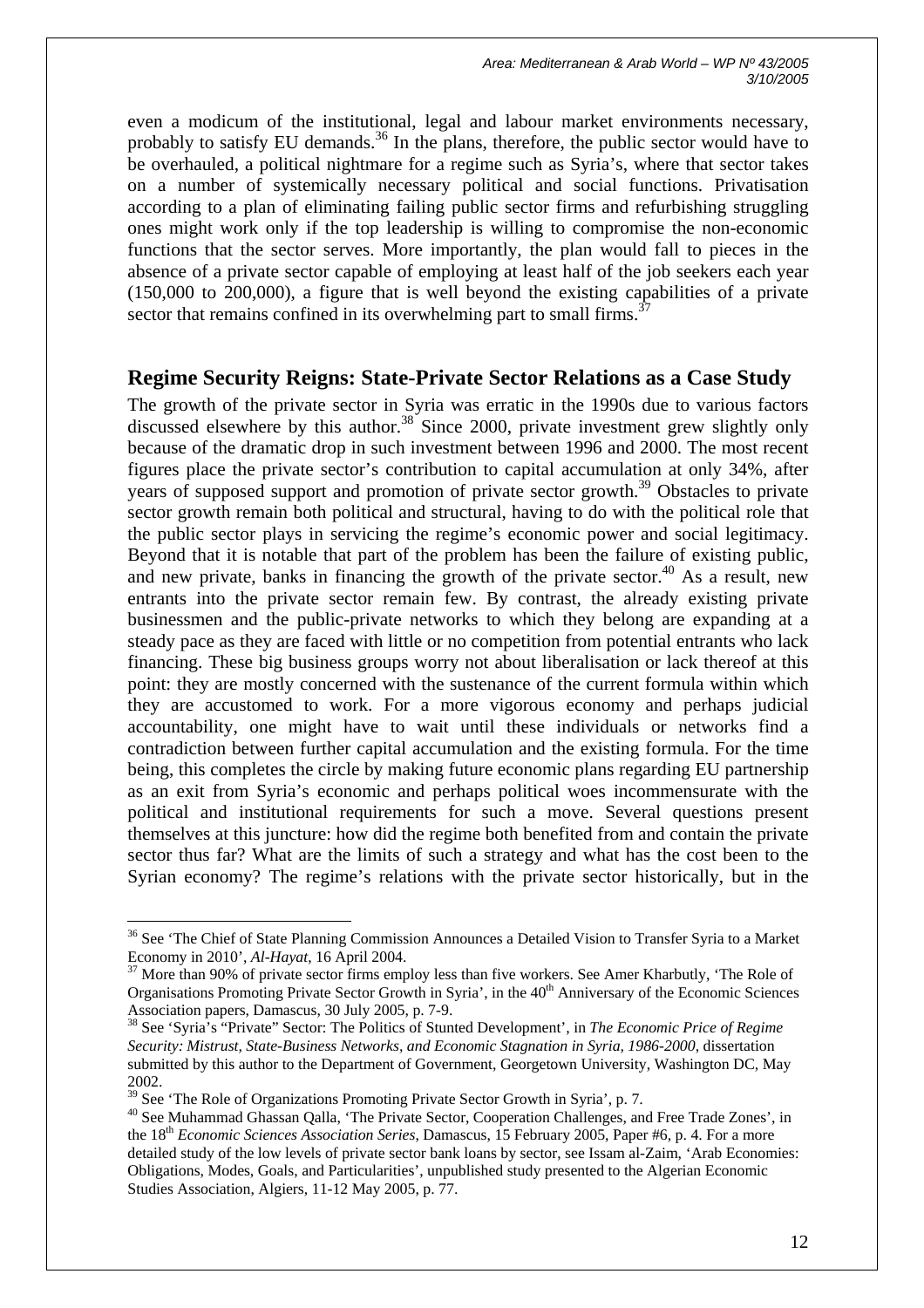1990s in particular, provide valuable insights, notwithstanding the changes mentioned above regarding the style of rule.

## **Strategic Regime Relations with the Private Sector<sup>41</sup>**

While its strategy shifted slightly in 1970, the Syrian Baath regime has related to the private sector as a whole through the prism of security since its assumption of power in 1963. All along, the regime would give only moderate concessions to the private sector as a whole or dole out 'magnanimous' privileges to a select few therein for the purpose of preserving its autonomy at the macroeconomic level. Such tactics occur(ed), no doubt, at the expense of the health of the economy. Another notable but less visible expense, and one which the regime incurs in the first degree, is that with the economic price that the regime must pay to preserve its decisional autonomy and, ultimately, its security, comes another administrative cost: its decreased capacity to run the economy, precluding its prohibitional and punitive power. Though administrative costs can be averted in the short and medium term by increasing oppressive measures and dependence on external sources of income, they eventually come back to haunt regimes when rent dries up, a prospect that the Syrian regime will have to contend with in less than a decade.<sup>42</sup> Until such a time, it is unlikely that the regime would voluntarily change its strategy in dealing with the private sector, a strategy that is now more than three decades old.

Directly after the 'Corrective Movement' of 1970, the new Baathist regime under Hafiz al-Asad was less ideologically inclined, more pragmatic politically, far more careerist, and, most important, outward looking. The regime recognised its social and political vulnerabilities: it was a radical rural-minoritarian regime largely cut off from the rest of Syrian society by virtue of its own radicalism that had polarised the country for half a dozen years; it was in charge of an embattled state that had suffered a grave defeat only three years earlier at the hands of Israel; it ran an ailing economy that was not likely to receive support from conservative Arab states; and, most significantly, the Syrian regime of 1970 rose at the expense of the party43 *and*, to a great extent, the army, supported primarily by the security apparatuses and 'special forces' that warring regime strongmen were busy setting up in the late 1960s. By turning to the conservative Arab states for external support and to the equally embattled but still threatening remnants of the traditional bourgeoisie at home, the Syrian regime sought not to create new dependencies,

<sup>41</sup> Portions of this section are drawn from this author's dissertation, *Networks, and Economic Stagnation in Syria, 1986-2000*, submitted to the faculty of the Graduate School of Arts and Sciences of Georgetown University, 2002, Chapter 2, 'The Politics of Stunted Private Sector Development'.

University, 2002, Chapter 2,  $\frac{1}{2}$  oil rents, constituting more than 60% of Syria's foreign exchange and supporting most public sector investments, are likely to dry up as the oil wells do by 2010. See the Syrian weekly *al-Iqtisadiyyah*, article by Izz al-Din Juni, 'Oil, the Lifeblood of Development and Industrialization in Syria: World Prices Substantially Influence Oil Exports', vol. 27, 30 December 2001.

<sup>&</sup>lt;sup>43</sup> Interviews with former public sector workers who abandoned state employment for jobs in the private sector or abroad in the late 1970s and early 1980s. These former 'employees' were radical Baathists in their youth in the early 1960s and were disillusioned when the regime cast the party aside before, during and after the 'Corrective Movement' took place in 1970. They had access to mid-level regime inner circles that were in charge of financial operations intended to give the security apparatuses more leverage and more funds at the expense of the Baath party, which, by then, was a 'mere mobilizationary tool for the countryside'. Though such accounts carry in them a deep injury of sorts, which contributes to some exaggeration, they are shared broadly by nearly all members of the older generation of Baathists who either terminated their work with the state, were themselves terminated, or are still working with the state for near subsistence living, refusing to move up in rank so as not be implicated with the kind of state operations to which they object. These individuals, including those from whom the quotes were derived, are to remain anonymous.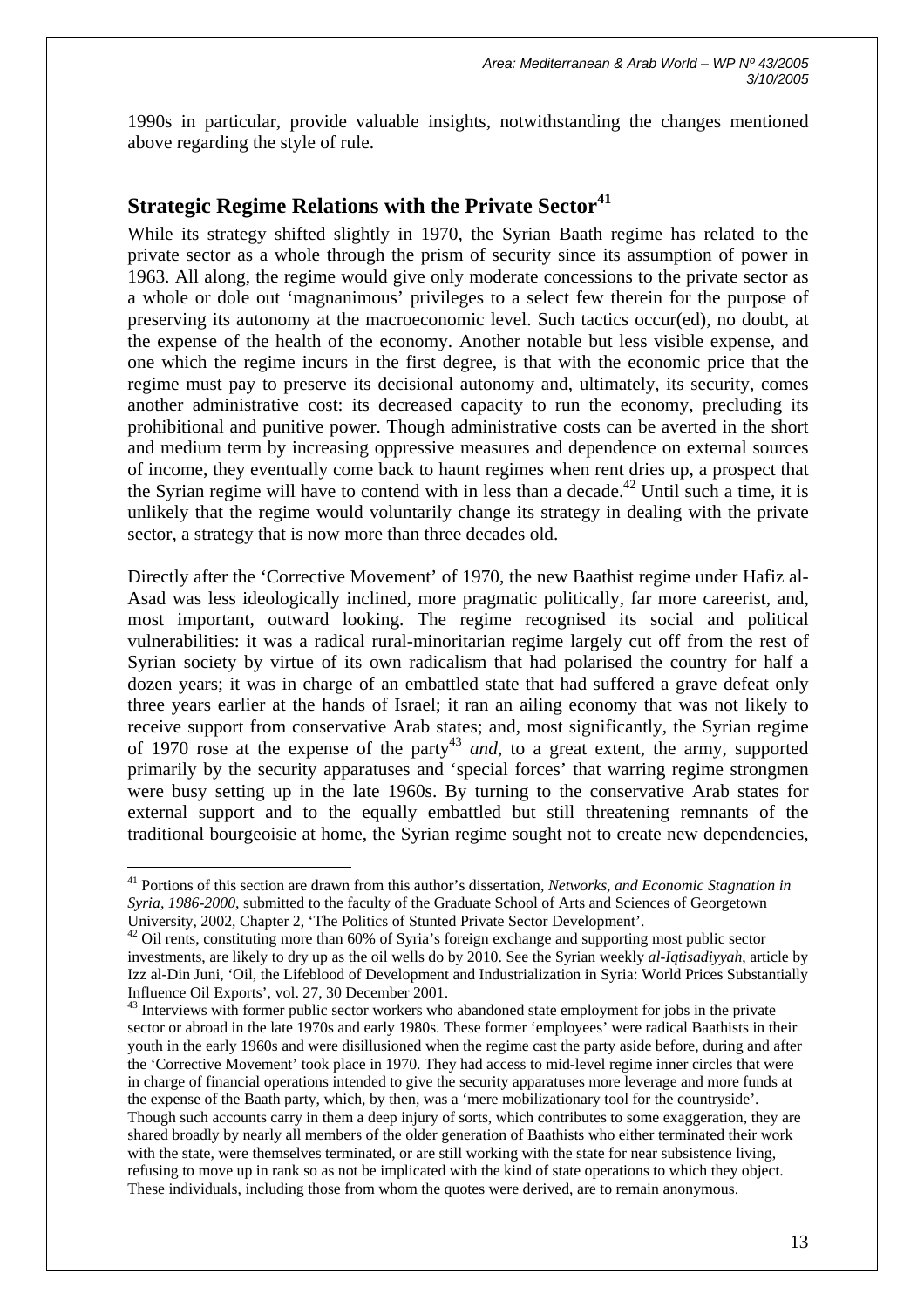but rather to become truly independent of all social forces at once. Shortly after the 1970 coup, it reduced its dependence on labour at home, substituting that dependence with rapprochement *vis-à-vis parts* of the private sector; it pushed the party aside as the leading authority within the state sector and replaced it (not officially) by a refurbished security apparatus; and it moderated its radicalist regional stance by re-establishing relations with the Arab Gulf states, particularly Saudi Arabia, and the less radical post-Nasir regime in Egypt, while at the same time sending signals to both the Soviet Union and the United States that Syria was open to new opportunities and allies.

Turning to the oil-rich Arab states was not intended to heal recent wounds inflicted by the former Salah Jadid regime's fiery rhetoric towards conservative Arab states. Rather, it was intended to capitalize on much needed potential aid in the form of direct financial assistance, oil deals and/or investments.<sup>44</sup> As both the contemporary history of Syria and the available statistics make abundantly clear, such aid and investment soon became Syria's lifeblood for the development of its politically charged public sector and, thus, its economic autonomy. It was the mixture of the regime's external source of income or rent and the legacy of mistrust *vis-à-vis* the business community that determined to a large extent the nature of its relationship with the private sector as a whole.

Given the long-standing animosity and the preoccupation of the regime with its security and its decisional autonomy, it was disinclined to offer the private sector any legitimate representation or allow it to erect its own expressive institutions independent of state control and scrutiny. Instead, until 1973 when foreign aid swamped Syria in the aftermath of the bilateral October war against Israel, the state preferred to keep the once thriving private sector under control. Alongside this preference, the regime attempted to create a new bourgeoisie in its own image, but it was encumbered by the turbulent events of the 1970s and early 1980s.45 The first 12 years after the 'Corrective Movement' were largely consumed by war –1973 with Israel, 1976-82 with the Islamists, 1976 on with various factions in Lebanon, 1982 with Israel– and thus internal social alliances were fluid and *ad hoc*. Social forces did not really begin to coalesce until the end of that period, when, ironically. Syrian civil society was dealt a decisive blow.<sup>46</sup> In the meantime, the regime continued to toy with the idea of creating 'real' allies in the private sector. Proponents of such an attempt were drawn more from circles close to, and including, the former president's brother, Rifat, rather than those close to Hafiz al-Asad himself, who was preoccupied with Lebanon, Israel and a host of regional issues.<sup>47</sup> The regime embarked on what Volker Perthes calls the 'first *infitah*',<sup>48</sup> by moderately liberalising imports on the one hand and giving special privileges on the other, but only to a select few whose loyalty was either purchased or guaranteed through mutual deals binding them to the state. Such deals

<sup>&</sup>lt;sup>44</sup> Interview with a former official at the Commercial Bank of Syria, Damascus, 8 March 1999. Syria was then desperately looking for economic exits and social stability. The regime knew, according to this former official and to other interviewees on the question of the 1970s coup, that it could not survive without a revived economy *and* a reduction in social polarisation, which would bring about the kind of social peace

that 'a regime like that of 1970' could not afford to lose.<br><sup>45</sup> Interview with an economics professor working as editor of a Syria-based Palestinian publication<br>sponsored by the public sector, Damascus, 20 April 1999.

See Raymond Hinnebusch, 'State and Civil Society in Syria', in Augustus Richard Norton (ed.), *Civil Society in the Middle East*, Brill, Leiden, 1995.<br><sup>47</sup> It is notable that in the 1970s it was not only the regime that had its gaze outward, but also major segments

of Syrian society, excluding the Muslim Brethren. Interview with economic professor/editor cited above, Damascus 20 April 1999. See also Anoushirivan Ehteshami and Raymond A. Hinnebusch, *Syria and Iran: Middle Powers in a Penetrated Regional System*, Routledge, Keegan and Paul, London, 1997.

<sup>48</sup> See Volker Perthes, *The Political Economy of Syria*, I.B. Tauris, London, 1995, p. 50.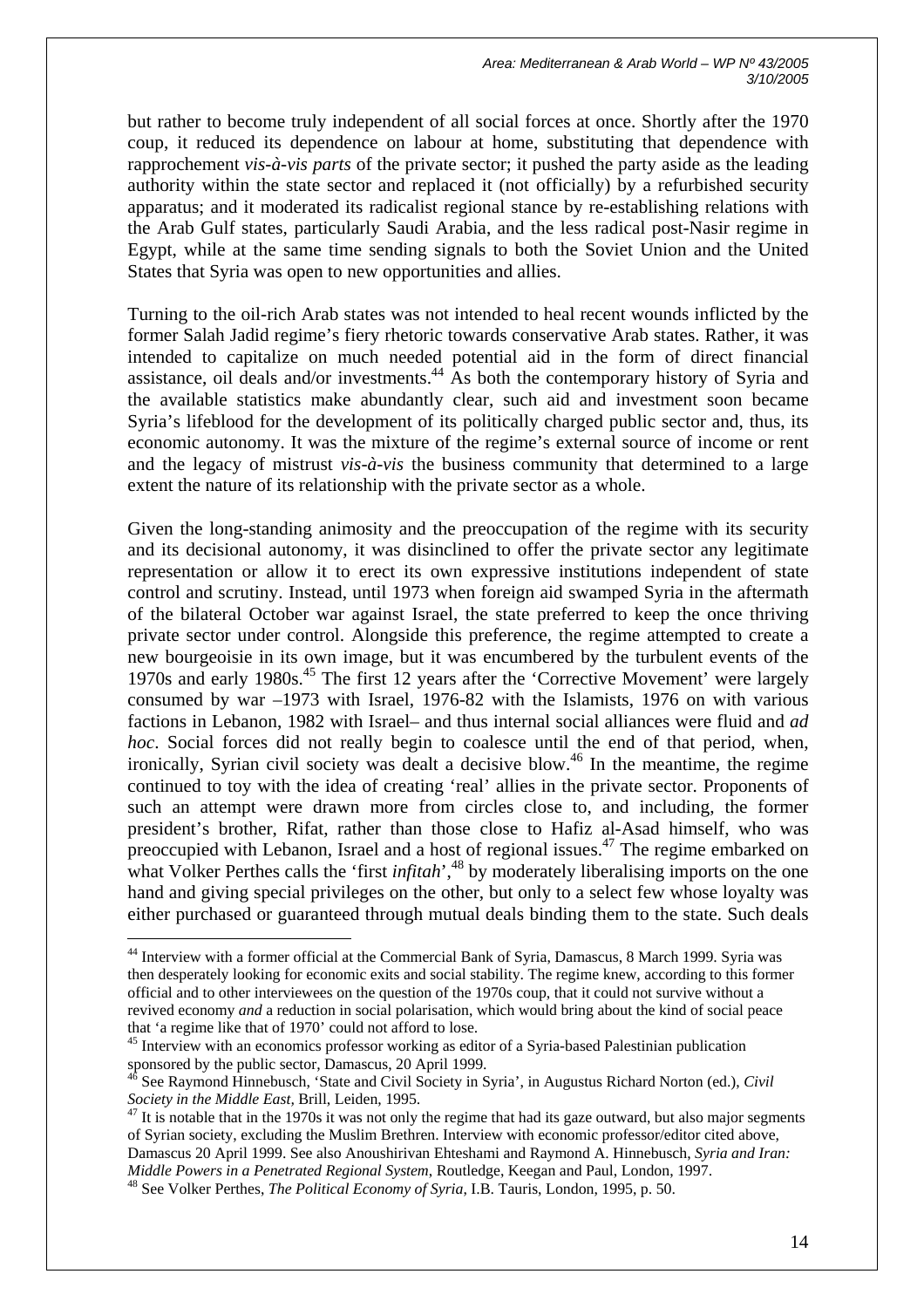were either in mixed sector ventures that split capital and management between the state and private businessmen, or in more under-the-table schemes that, retrospectively, could hold private businessmen accountable.

Strategically, the situation persisted throughout the 1970s and the early 1980s, but the inflow of capital in 1973 combined with the lack of economic expertise and entrepreneurship of both regime personnel and their historic allies in the countryside and among labour, necessitated the escalation of rapprochement with the private sector. In any case, state-business relations that existed between 1970 and the late 1980s remained largely informal, with the exception of some notorious cases that have been overemphasised by analysts because they are among the few who were visible and accessible (others are either not known to 'researchers' not doing fieldwork or are in too sensitive places for them to be a researcher's subject of discussion).<sup>49</sup> Though these cases were extant, the majority of businessmen working with, or in the shadow of, the state and its personnel remained faceless for more than a decade. Only in the late 1980s did we witness the emergence of relatively more visible relations between the regime and individuals in the private sector, usually through patronage relations associated with the Chambers of Commerce and Industry and the rejuvenated parliamentary elections beginning in 1991. Even then, it was difficult to link state officials and businessmen, especially for 'outsiders', ie, those who must take what is observable from afar at face value. The protégés of security service strongmen in the Chambers, for instance, are quick to condemn the hold the state has on the economy,<sup>50</sup> naturally leading the 'uninitiated' to conclude that they are rivals.

### **Creeping Ambivalence towards the Private Sector in the Late 1990s**

In the 1990s, the strategic situation was slightly different, if only because of the growing state-business alliance. While in the 1970s, for instance, the only conspicuous 'representative' of the private sector, a man by the name Tahsin al-Safadi, would gather the courage to ask for a reduction in inspection campaigns by the Ministry of Supply, today, business 'representatives' are members of Parliament and Board members at the various Chambers, supported by political power and able to make policy recommendations at high level institutions connecting the state to the business community.<sup>51</sup> While this image accords best with particular individuals connected to regime strongmen through established economic networks, it does not apply to the interactions and strategic relations between the state and the private sector as a whole. What is important in this regard is that, despite the regime's suspicion of the private sector in general, it can no longer reverse the

<sup>49</sup> See articles on Syria's private sector and/or business community in Eberhard Kienle, ed., *Contemporary Syria: Liberalization between Cold War and Cold Peace*, British Academic Press, London, 1994.<br><sup>50</sup> Interviews with individual businessmen in the Chambers of Commerce who are beholden to regime

officials through joint businesses started under Law #10 of 1991. It is not that these businessmen are all equally beholden to the regime or their partners therein: some sincerely dislike their partners, but appreciate prosperity far more –not to mention their reputations, which they must protect by paying lip service to private sector independence–.

<sup>&</sup>lt;sup>51</sup> Interview with Mahmoud Salameh, a high-level government bureaucrat who coordinates relations between the public industrial sector, the private sector and labour. He was a driving force behind the public sector reform project initiated in 1998, *al-Idara bil-Ahdaf* (Goals-Oriented Management), which gave public sector managers in the textiles industry (as a trial period) more decisional leverage and autonomy *vis-à-vis* government agencies that traditionally scrutinise and interfere with public sector firms. See his 'Goals-Oriented Management: Where To?' [*al-Idara bil-Ahdaf: ila Ayn?*], Paper nr 3, 2000 Conference Series, Economic Sciences Association, Damascus, 1 February 2000.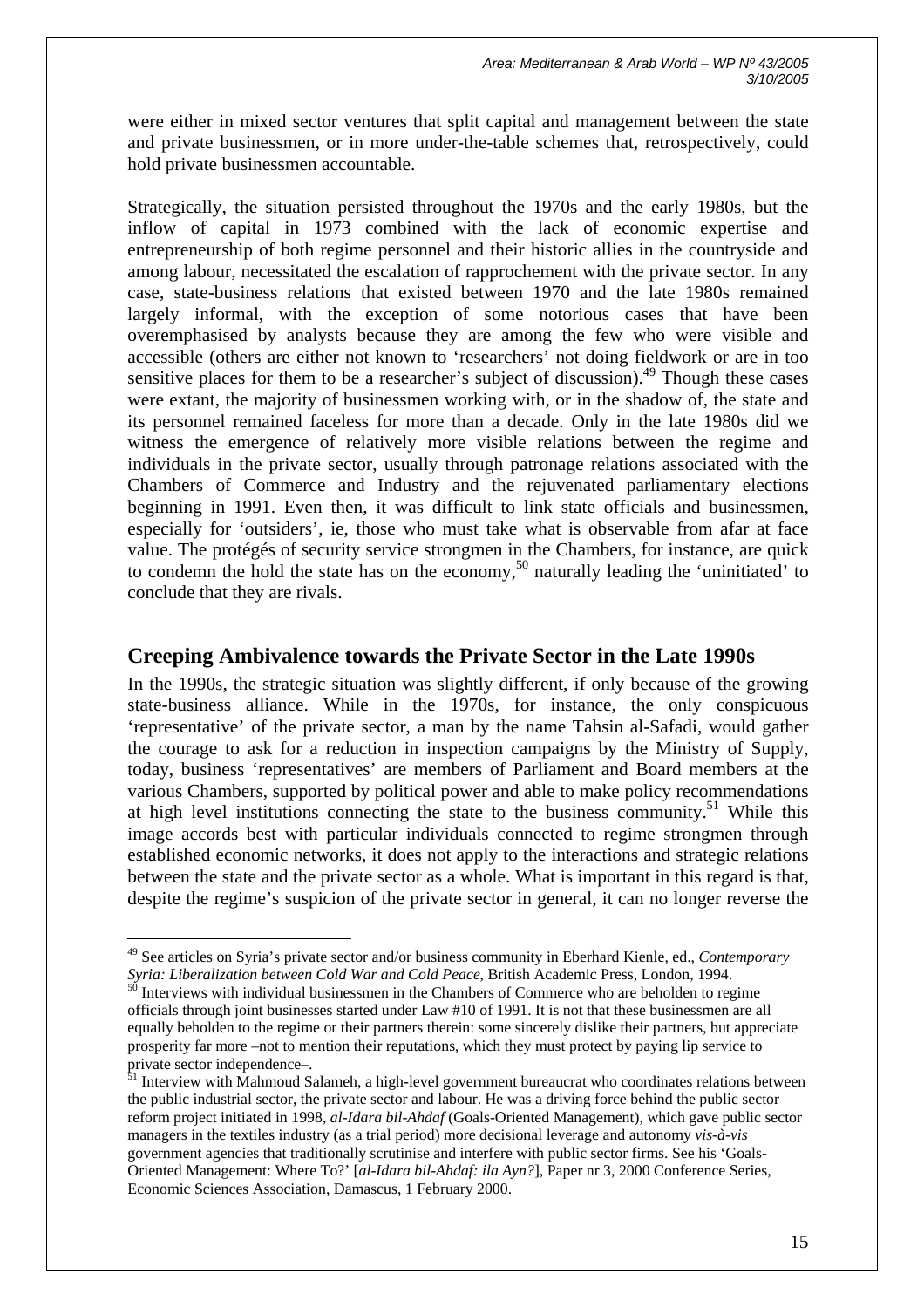growth of the private sector and is far more dependent on it for investment, job generation and foreign exchange procurement than it has ever been since 1963. However, the regime can do much to prevent the conversion of the private sector's new-found economic power into political power. Besides establishing relations with select businessmen in the form of networks that undercut collective action among private sector businessmen as a whole, the regime has been able to create a structure of incentives that makes it irrational for private sector members to come together either for doing business in large groups or for organising against the state. In addition to the regime's low or, often, zero tolerance for independent organisation, it has at its disposal the law as a tool that could incriminate virtually anyone doing business in Syria with any substantial amount of capital. The fact that laws, decrees, rules and regulations have been piled on top of one another for more than half a century now –with the nullification of but a few– has rendered most mundane business practices subject to prosecution.

The general effect of the state's strategy in dealing with social forces generally since 1970s has led to the kind of atomisation that is hardly conducive to subversive collective action, even if the will and the means are within sight. Though this grim picture was slowly changing beginning in the late 1990s, especially after the former president's death in 2000, private businessmen working with substantial capital prefer to 'work alone' so long as the state is 'leaving an area of freedom to do some business', which it increasingly is. $^{52}$ Nonetheless, according to insiders who are privy to intra-regime discourse, there is a creeping ambivalence among regime strongmen toward the private sector.

The regime's historical ambivalence towards the private sector, let alone its revived prosperity, is evident in the snail's pace at which the government moves in formulating and implementing liberalising economic policies of any sort and magnitude. This is basic politics in Syria: where you have a regime that does not want to give up or share any of its political control, its preferences shrink dramatically, especially when paranoia is fed by deteriorating economic conditions and an impending succession. The regime is caught in a dilemma governed by three bitter facts: it needs the private sector for generating foreign exchange and jobs, it is unwilling and unable to share power safely, but the private sector's economic power –eg, share of GDP, investments, employment generation, exports, international connections and know-how– is growing, however imprecisely measured, as a direct result of the regime's rational (self-interested) but slow retreat from the economic sphere. Thus, the optimal outcome for the regime given its security preferences is to have the private sector grow to save the economy but not sufficiently so to threaten the balance of power between state and business.

Formally, the state began in the late 1980s to mobilise particular members in the private sector into the formal political process through participation in the defunct people's council, through election onto the boards of Chambers of Commerce and Industry, and through representation in the Guidance Committee that links the private sector to the state. Essentially, private money is left in private hands so long as it does not encroach upon the regime's domain, ie, politics. Otherwise it becomes 'public' money and is seized by the regime through the selective invocation of laws and regulations that 'must' have been transgressed by big business practices in a context of purposefully contradictory legislation. Hence the regime's rationale in keeping in place such outdated laws and regulations which often are in direct conflict with both the spirit of liberalising economic

<sup>&</sup>lt;sup>52</sup> Interview with a businessman working in the newly established sector of the food and processing business, which the state monopolised until the early 1990s, 16 August 2001.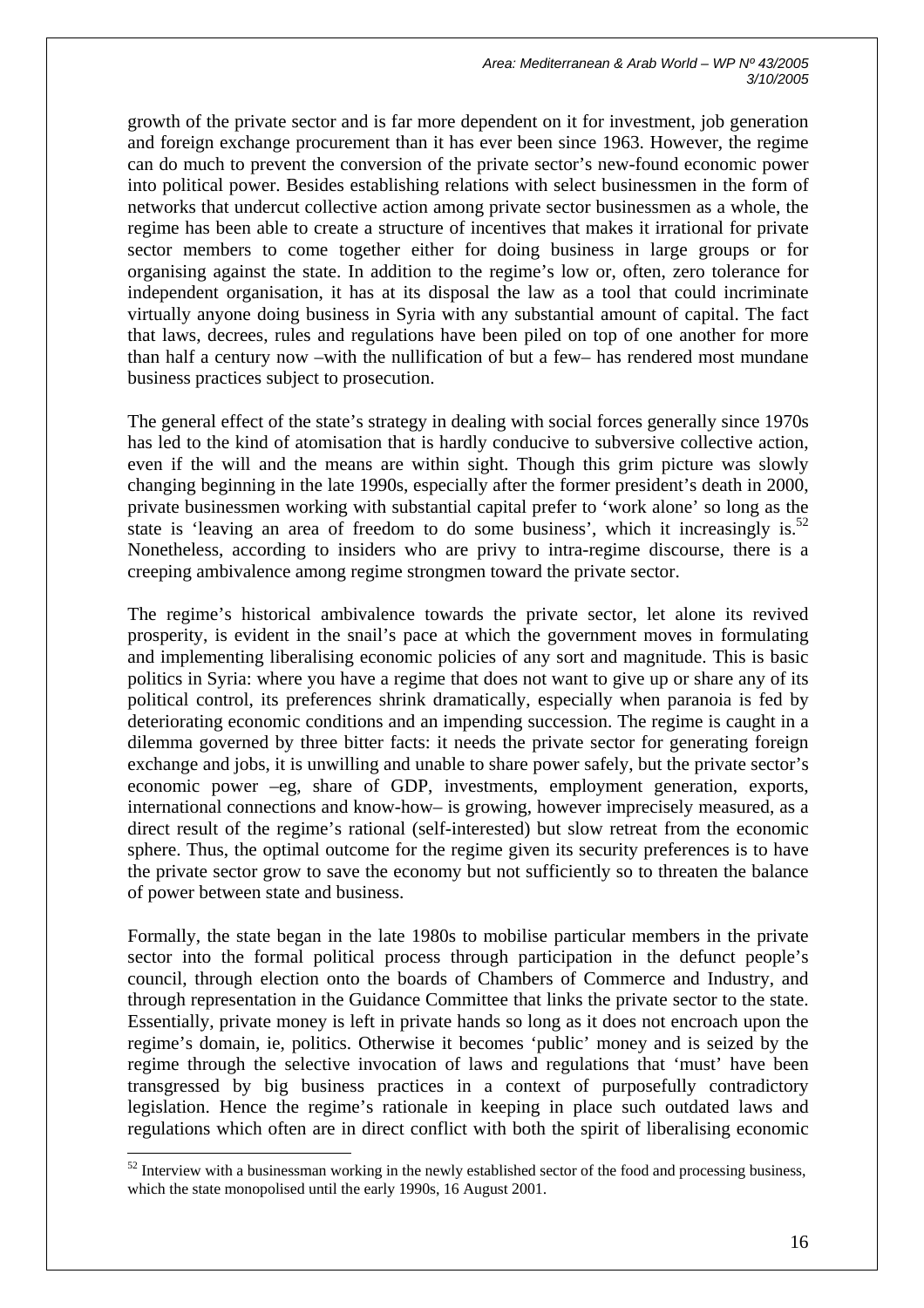policies and new legislation. Most new economy-related legislation and decrees in Syria do not cancel previous legislation, leaving no legal shield for inadvertent 'transgressors' operating on the basis of the new law.53

Private sector members are not unaware of the regime's calculations described above and have no intention of giving off signs that may cause any of the regime strongmen's eyebrows to rise. They act and speak timidly. The behaviour of business candidates during the campaigns for the people's council reflects such caution. So does their intentionally submissive attitude in dealing with government officials and with the media. Somewhere deep inside –which can be inferred from extended conversations with big business– many businessmen in Syria belittle the regime's intelligence and some assume that their observable statements in praise of the regime's triumphant stands and policies are taken by the regime to be genuinely expressive or as ends in themselves rather than being means to other unshared ends, ie, to curry favour with the regime. In fact, both parties are aware of the political game the other is playing, even if they are not cognisant of the fact that their own opportunism is transparent. The regime, however, is at an increasing strategic disadvantage as it is playing a positive sum game with the private sector at a time when the opportunity cost of the private sector is very low.

The problem for the regime is to benefit from private economic initiative without paying a political cost. When the state succeeds, both benefit economically and the state benefits politically in the short run. In the long run, the calculations are likely to change. For big business, the opportunity cost of cooperation in the long run is likely to increase at the time that the regime's opportunity cost approaches zero, thereby giving leverage to big business assuming a minimum level of tacit organisation or even understanding. For the time being, we remain in the short run, where observable gains remain within the state's orbit.

#### *Ideology vs Security*

 $\overline{a}$ 

Given the current long-standing economic stagnation, the way out of this strategic dilemma becomes a valuable indicator for gauging the resilience of the regime's ideological vestiges. Ideologically, the regime is ostensibly firmly against the dominance of foreign capital in the domestic market (this view is entrenched among state sector managers, bureaucrats, most army strongmen and the majority of civil servants including top officials outside the regime's core). Politically, the regime wants to maintain the status quo –ie, state control over business– against private sector development and growth (this view represents the bottom line for the regime's core officials, including the former and current presidents, their families and close relatives, and those who have been most loyal to them in the government and army).

There comes a time when the ideological and political preferences coincide, as in the 1970s and much of the 1980s. Especially today, these preferences do not always coincide,

<sup>&</sup>lt;sup>53</sup> Examples abound. For instance, consider Law #10, the aim of which was to increase investments, especially those that are labour intensive, eg, manufacturing; however, Syria has not officially proclaimed industrial zones, making nearly all private industries subject to seizure by the state. Most industrialists register their factories under various other terms such as *mustawda` zira`i* (agricultural depot). For more instances of laws and obstacles that render businessmen vulnerable to prosecution, see Riad Saif 'Exports: Between Dream and Reality' [*al-Tasdir bayna il-Hilm wa-l-waqi`*], Paper nr 13, 1999 Conference Series, Economic Sciences Association, Damascus, 13 May 1999, and Khalid Abdul Nour, 'Improving the Industrial Sector' [*Ta'hil al-Qita` al-Sina`i*], Paper nr 6, 1999 Conference Series, Economic Sciences Association, Damascus, 23 March 1999.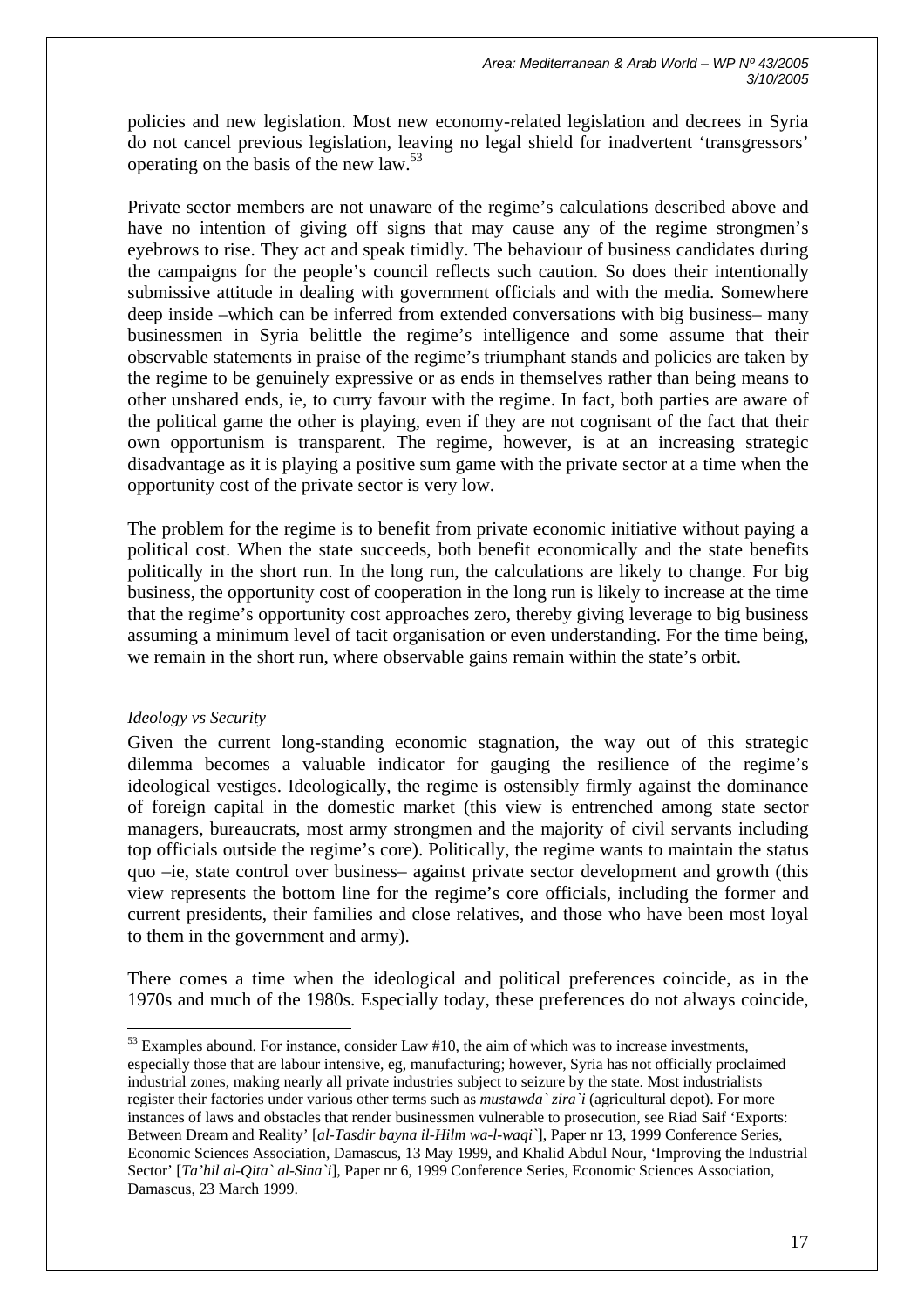thereby straining the regime's traditionalist discourse and policies and putting them to the test both from the perspective of regime insiders and the general public. Foreign investments and investors do not endanger sovereignty in a real and direct manner, nor do they have aspirations for holding political power –though the political elite would prefer, as in the case of Arab Gulf countries, complacent donor regimes–.

The private sectors, on the other hand, include elements with politically subversive aspirations, and significant parts of the public at large would be more than willing to provide them with support at the appropriate time. In the final analysis, the regime is likely to (further) compromise ideology in favour of realpolitik. This is likely to lead to withdrawal of legitimacy precisely at the time that politically-inclined prominent members of the private sector will gain popularity. The regime would then engage in private political bargaining or pacts with such rising social forces until some institutional compromise is reached in which economic power is effectively shared in various proportions according to the strengths of the parties involved. Such a scenario precludes a process of democratisation and is contingent on the decline of oil and other external rents. Though this scenario is gradually unfolding, often quietly and in an invisible manner, for various reasons discussed herein, it is unlikely that the 'private' component in what is called the private sector is likely to represent an independent force to be reckoned with in the near future. In the meantime, the regime has also lost the opportunity to build both a solid *and* socially legitimate alliance with the private sector as a whole, thus contributing further to 'boxing itself in'.

# **The Bottom Line: The End of Fighting with Slogans**

According to Nabil Sukkar, a seasoned economist and business consultant, 'there is a need for a "Great Leap Forward", not an incremental progression'.<sup>54</sup> More specifically, Syria's economy remains captive to its brand of centralised politics. Exercising economic rationality remains severely fettered by a political logic that prevents the very idea of a comprehensive reform plan, without which most existing incremental measures are ineffective at worst and reversible at best. Problems of low investment, an inhospitable environment, weak judiciary and idiosyncratic state intervention are not economic, but political through and through. According to Issam Al-Zaim, former Minister of Industry, these problems have existed since 1991 when Syria embarked on 'economic pluralism'. Beyond the lack of serious political will to overhaul the Syrian economy, lie three equally challenging obstacles: the entrenched network of beneficiaries from the current system (comprising existing and former state/military officials, their offspring/relatives and powerful businessmen), a decrepit administrative and bureaucratic system, and an insufficiently skilled labour force.<sup>55</sup> It is almost impossible at this point to treat these problems in isolation from one another, requiring once again the kind of political will that would put Syria's development before regime security.

The official line that Syria is under external pressure today that prevents certain measures from being taken at this point because they represent external demands is a false binary opposition. First, it is true that Syria is facing a hostile external campaign, but that has been the case since the early  $20<sup>th</sup>$  century and is not likely to subside at any time soon, with

<sup>54</sup> Nabil Sukkar, 'Threats and Opportunities,' *Syria Today*, p. 21.

<sup>&</sup>lt;sup>55</sup> Only 10% of Syria's work force possess a college degree; see Interview with Nabil Sukkar. For more indications regarding Syria's labour force troubles, see the 2005 *National Human Development Report*, published jointly by the UNDP and the Prime Minister's State Planning Agency, Damascus, 2005.